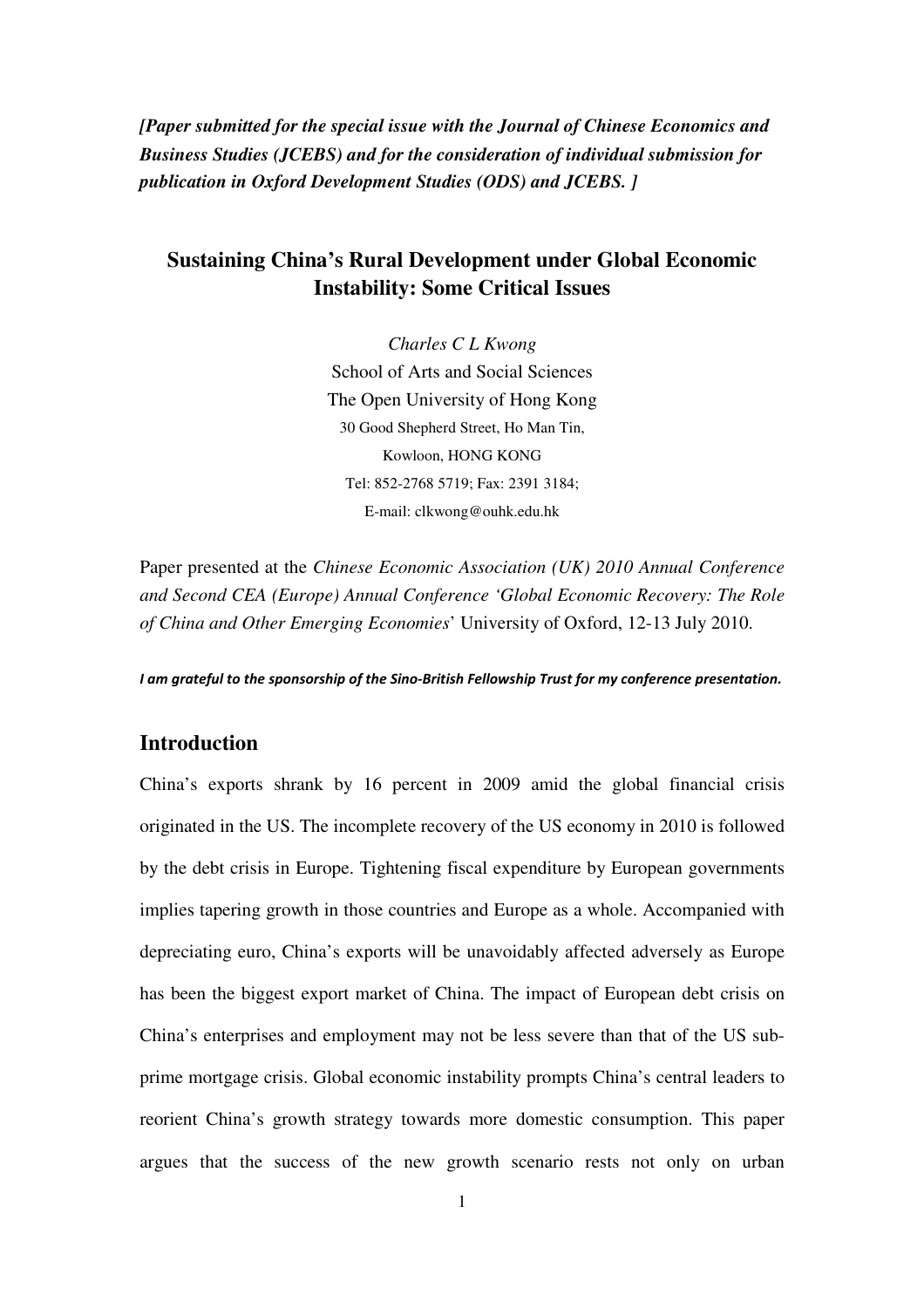consumption, but also on its rural counterpart. The increased budget expenditures in the countryside on infrastructure development, compulsory education and medical services in recent years have lightened the burden of rural dwellers, but the ruralurban gap, in both income and consumption remains substantial. This paper propounds that a clear delineation and enforcement of property rights and prompt development of rural financial markets is a key to sustain China's rural economic growth, which has direct bearing on government's recent efforts on promoting domestic demand to cushion the economy from global financial instability.

## **From Asian to Global Financial Crisis: China's Policy Responses**

Compared with its Asian neighbours, China was less affected by the Asian financial crisis in 1997, but China was not completely insulated from the financial contagion. Its exports showed a meagre growth of 0.41 percent in 1998, which was a record low since the implementation of economic reforms in the late  $1970s$ .<sup>1</sup> The average annual growth rate of industrial production, measured in real term, declined from 16.85 percent for the period 1991-1996 to 11.3 percent in 1997 and the figure dropped further to 8.9 percent in 1998.<sup>2</sup> The central leaders were alarmed by the figures released by the State Statistical Bureau (now National Bureau of Statistics of China) that the GDP growth in the first half of 1998 could only barely reach 7 percent, instead of the pre-set target of 8 percent (Brahm 2002: 101). This one percent fall short of the pre-set target might mean a substantial rise in unemployment.<sup>3</sup>

To contain the repercussion of the crisis, China adopted measures to safeguard its external sector. However, China refrained from devaluing its currency to stimulate exports lest it would generate another round of currency devaluation in the region. Instead, China turned to the still-booming Western economies through a series of trade missions to overseas markets to encourage large corporations to purchase from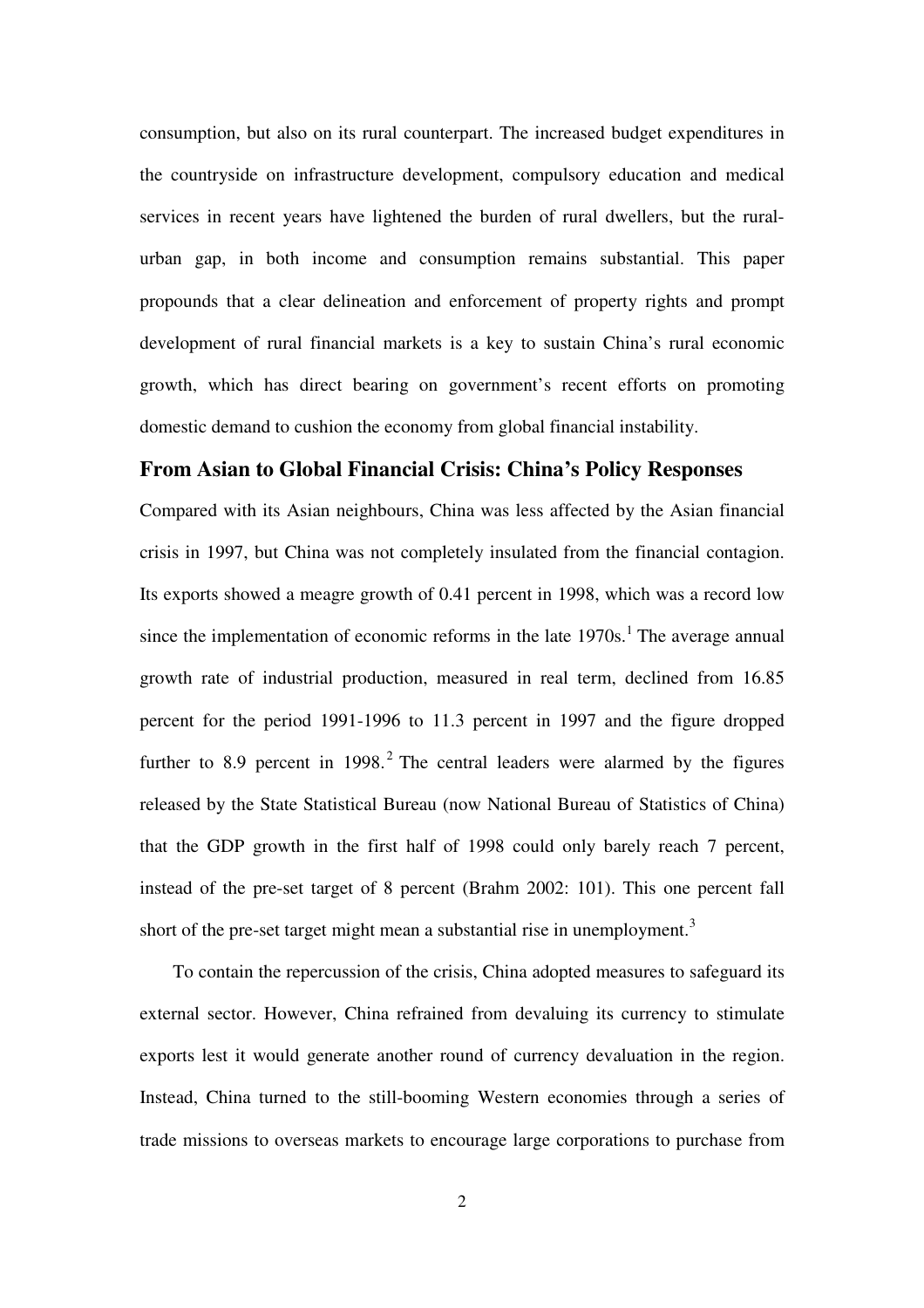Chinese export enterprises (Chance 2010:  $57$ ).<sup>4</sup> On the other front, China toughened its efforts in WTO (World Trade Organization) admission. A milestone was reached in 1999 that China signed a bilateral trade agreement with the US, through which China was granted a "permanent normal trade relations". China agreed to lower its average tariff from 22.1 percent to 17 percent in exchange for US support for its WTO admission (Xiao and Fang 2000: 209). Domestically, China boosted exports by granting rebates on export tax, through which broaden the profit margin of exporting enterprises. The export promotion policies proved to be successful, as evident by substantial rebound of export growth of 6.2 percent and 27.7 percent in 1999 and 2000 respectively.<sup>5</sup> In terms of export markets, China's exports had tilted towards Western markets after the 1997 Asian financial crisis. On the eve of Asian financial crisis, Asian countries consumed 60.4 percent of China's exports and the figures declined continuously during the post-crisis period. On the contrary, the share of Western markets, in particular the European countries, has demonstrated steady growth (Table 1).

| Table 1. I creditage bliare or Cliffia 5 Export markets 1770-2000 |       |       |       |       |       |       |
|-------------------------------------------------------------------|-------|-------|-------|-------|-------|-------|
|                                                                   | 1990  | 1996  | 1998  | 2000  | 2005  | 2008  |
| Asia                                                              | 71.75 | 60.40 | 53.43 | 53.09 | 48.09 | 46.42 |
| Africa                                                            | 2.09  | 1.70  | 2.21  | 2.02  | 2.45  | 3.58  |
| <b>Europe</b>                                                     | 15.01 | 15.80 | 18.19 | 18.25 | 21.74 | 24.00 |
| Latin                                                             | 1.26  | 2.07  | 2.90  | 2.88  | 3.11  | 5.02  |
| America                                                           |       |       |       |       |       |       |
| <b>North</b>                                                      | 9.03  | 18.73 | 21.82 | 22.18 | 22.92 | 19.17 |
| America                                                           |       |       |       |       |       |       |
| <b>Other</b>                                                      | 0.86  | 1.30  | 1.45  | 1.57  | 1.69  | 1.81  |
| <b>Total</b>                                                      | 100   | 100   | 100   | 100   | 100   | 100   |

**Table 1: Percentage Share of China's Export Markets 1990-2008** 

Source: Calculated based on the data from *ZGTJNJ* 1992: 632-634 ; 1997: 594-596; 1999: 583-585; 2001: 591-593; *ZGTJNJ* CD-ROM (2006: Table 17-8; 2009: Table 17-8)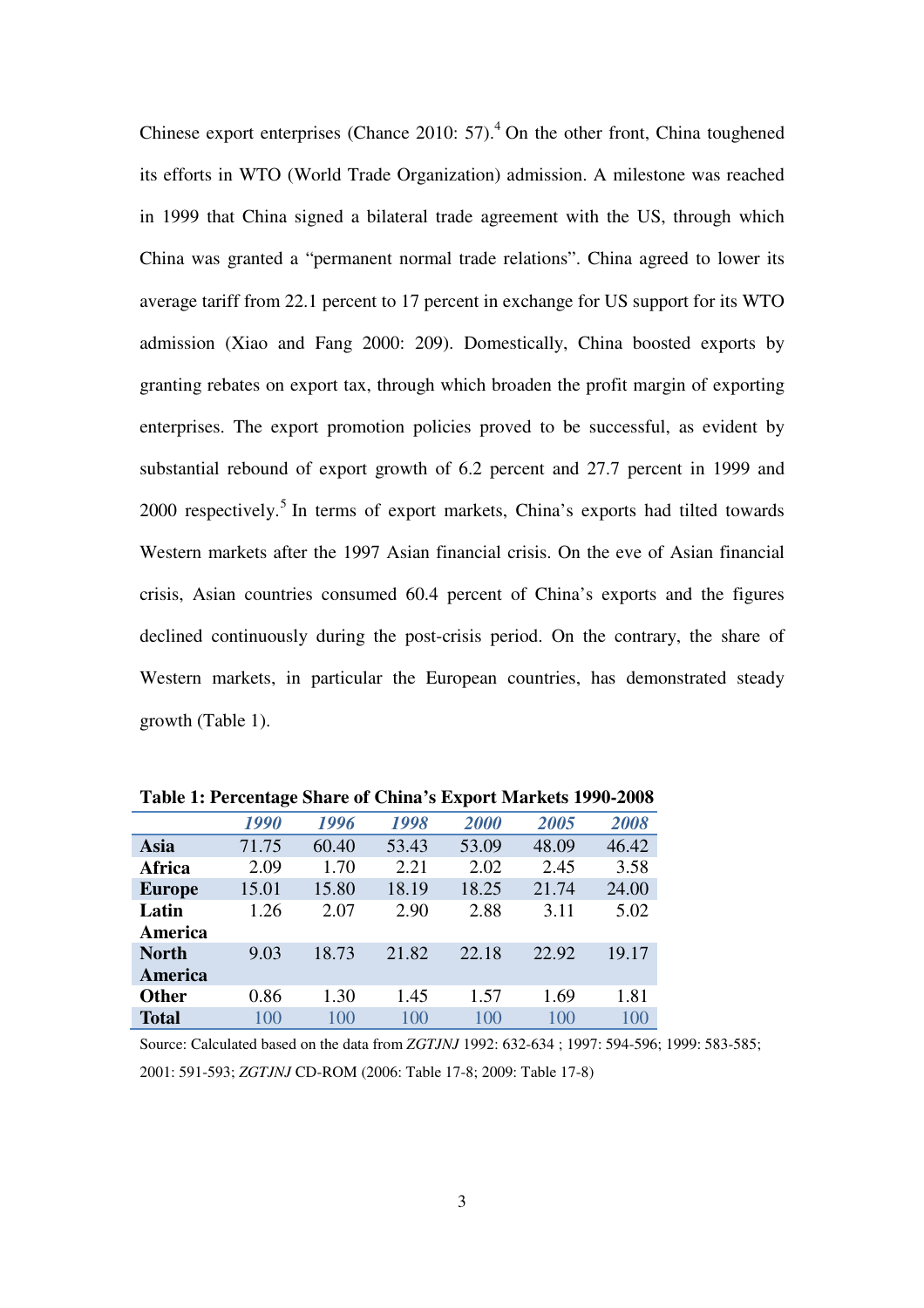The 2008 global financial crisis alerted China's central leaders that the predominant reliance on exports to maintain growth and to create employment could be very fragile and unstable. Along with the global financial turmoil, China's export dropped 16.8% and net exports declined 10.1 percent in 2009.<sup>6</sup> Uncertainty hangs once again over China's external sector amid Europe's debt crisis in 2010. Numerous European countries have started its tightening in fiscal expenditure.<sup>7</sup> If the substantial cut in fiscal budget in Europe is realised, economic contraction will certainly be considerable, which will cause a decline in demand for imports. The impact on China's exports will not be less severe than that brought about by the sub-prime mortgage in the US, as Europe is China's second largest export market (Table 1). The share of net exports (NX) in China's GDP was only 2.24 percent in 1990 and peaked at 7.74 percent in 2007, though it experienced a downturn in 2008 and 2009.

It is worth noting that the impact of exports in China's economy should not be perceived merely from the contribution of NX to GDP. Empirical evidence indicate that demand for China's exports triggers significant linkages effects, including production, consumption, investment, and employment in others sectors. Using panel data of China's 27 provinces, Cui, Shu and Su (2009) estimate that 1 percent increase in export stimulates 0.1 percentage point increase in production, 0.18 in investment, 0.04-0.06 in consumption, and 0.05 to 0.32 in employment. The impact is stronger for those provinces with large exposure to exports. Based on input-output datasets for 1995 and 2005, Chen *et. al.* (2009) estimate that for every US\$1,000 of Chinese exports, domestic value-added and employment were increased by US\$466 (US\$545) and 0.242 (0.375) person-year in 2002 (in 1995). Chin (2010: 19) shows that manufacturing employment in China has a significant correlation with new export orders. Though the results vary among these empirical studies, they consistently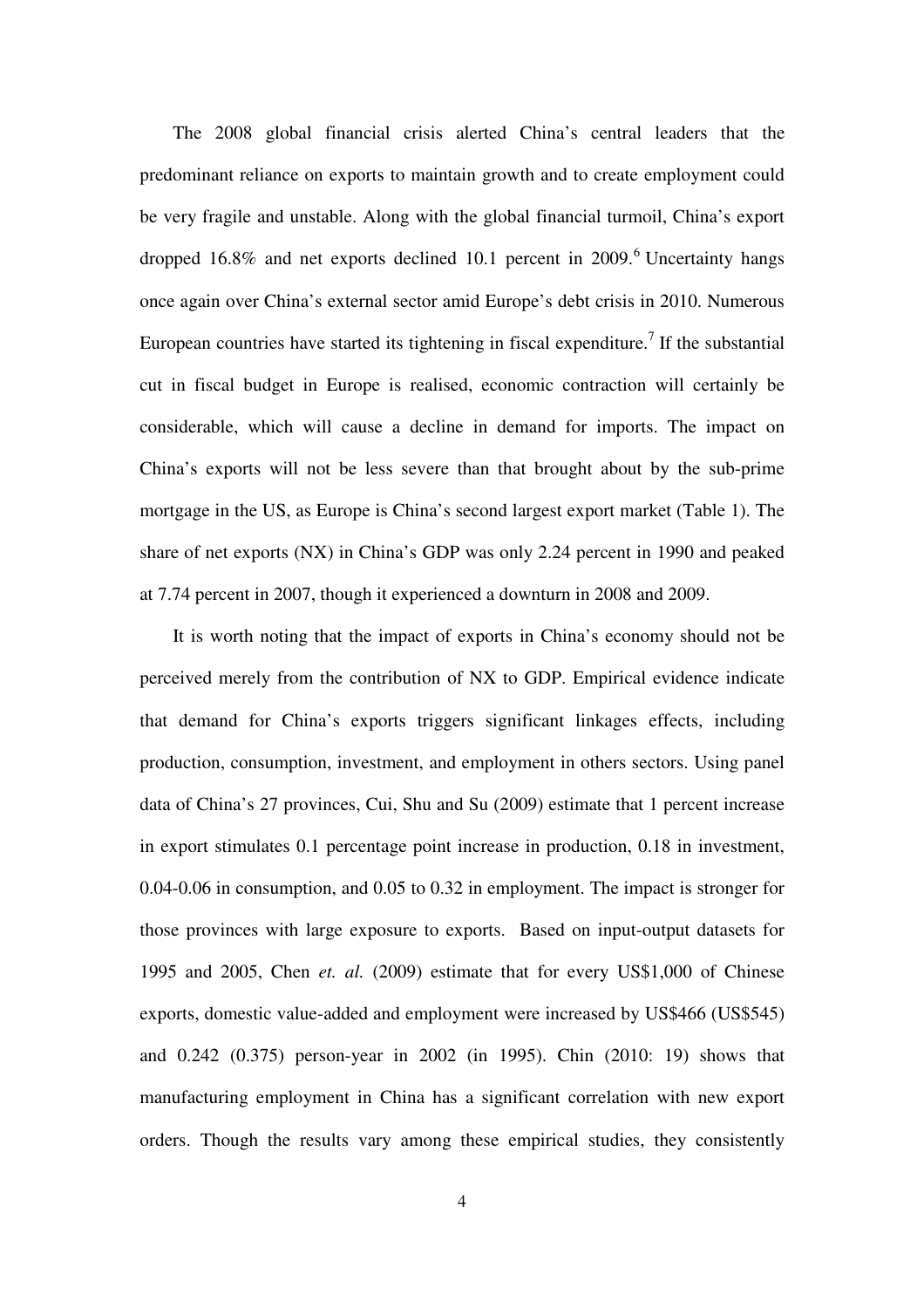reveal the noteworthy impacts of China's exports on domestic production and employment. The findings are consistent with the massive factory closure in Guangdong, China's largest manufacturing and exporting base, under the global economic crisis in 2008. It was reported that about 62,420 businesses was shut down in Guangdong in 2008.<sup>8</sup> About 20 million migrant workers lost their jobs, about 15.3 percent of total migrant workers, returned to their hometown in the countryside, which intensified the already pressing problem of surplus labour in rural areas.<sup>9</sup>

|             | <b>Lavic 2.</b> China S Net Exports and its phare in ODI 1770-2000 (Dimon Co <sub>9</sub> ) |                     |                                       |                       |  |  |  |
|-------------|---------------------------------------------------------------------------------------------|---------------------|---------------------------------------|-----------------------|--|--|--|
| <b>Year</b> | Exports $(X)$                                                                               | <b>Imports (IM)</b> | <b>Trade Surplus</b><br>$(NX = X-IM)$ | $\mathbf{NX/GDP}(\%)$ |  |  |  |
| 1990        | 62.09                                                                                       | 53.35               | 8.74                                  | 2.24                  |  |  |  |
| 1995        | 148.88                                                                                      | 132.08              | 16.70                                 | 2.29                  |  |  |  |
| 2000        | 249.20                                                                                      | 225.09              | 24.11                                 | 2.01                  |  |  |  |
| 2003        | 438.23                                                                                      | 412.76              | 25.47                                 | 1.55                  |  |  |  |
| 2004        | 593.32                                                                                      | 561.23              | 32.09                                 | 1.66                  |  |  |  |
| 2005        | 761.95                                                                                      | 659.95              | 102.0                                 | 4.56                  |  |  |  |
| 2006        | 968.94                                                                                      | 791.46              | 177.48                                | 6.68                  |  |  |  |
| 2007        | 1217.78                                                                                     | 955.95              | 261.83                                | 7.74                  |  |  |  |
| 2008        | 1430.69                                                                                     | 1132.56             | 298.13                                | 6.89                  |  |  |  |
| 2009        | 1190.0                                                                                      | 922.0               | 268.0                                 | 5.45                  |  |  |  |

**Table 2: China's Net Exports and its Share in GDP 1990-2008 (billion US\$)** 

Source: *China Statistical Abstract* (2006: 168); *ZGTJNJ CD-ROM* Table 2-1 & 17-1; 'China Trade Statistics 2009' http://import-export.suite101.com/article.cfm/china-trade-statistics-2009 (accessed on 8 June 2010); 'China's GDP Growth 1952-2009' http://www.chinability.com/GDP.htm (accessed on 8 June 2010)

The dynamic growth of the Chinese economy cannot be detached from its external sector, but the central leaders were alerted by the economic crises that China can be very vulnerable to external shocks if it continues to rest its growth on export drive. To establish a more balanced growth model, China has recently stressed the importance of enhancing domestic consumption to buffer potential external disturbances. On top of launching the 4-trillion yuan stimulus plan to boom domestic investment, the Chinese government has initiated policies, such as subsidizing the purchase of low-emission cars and electrical appliance in rural areas, to entice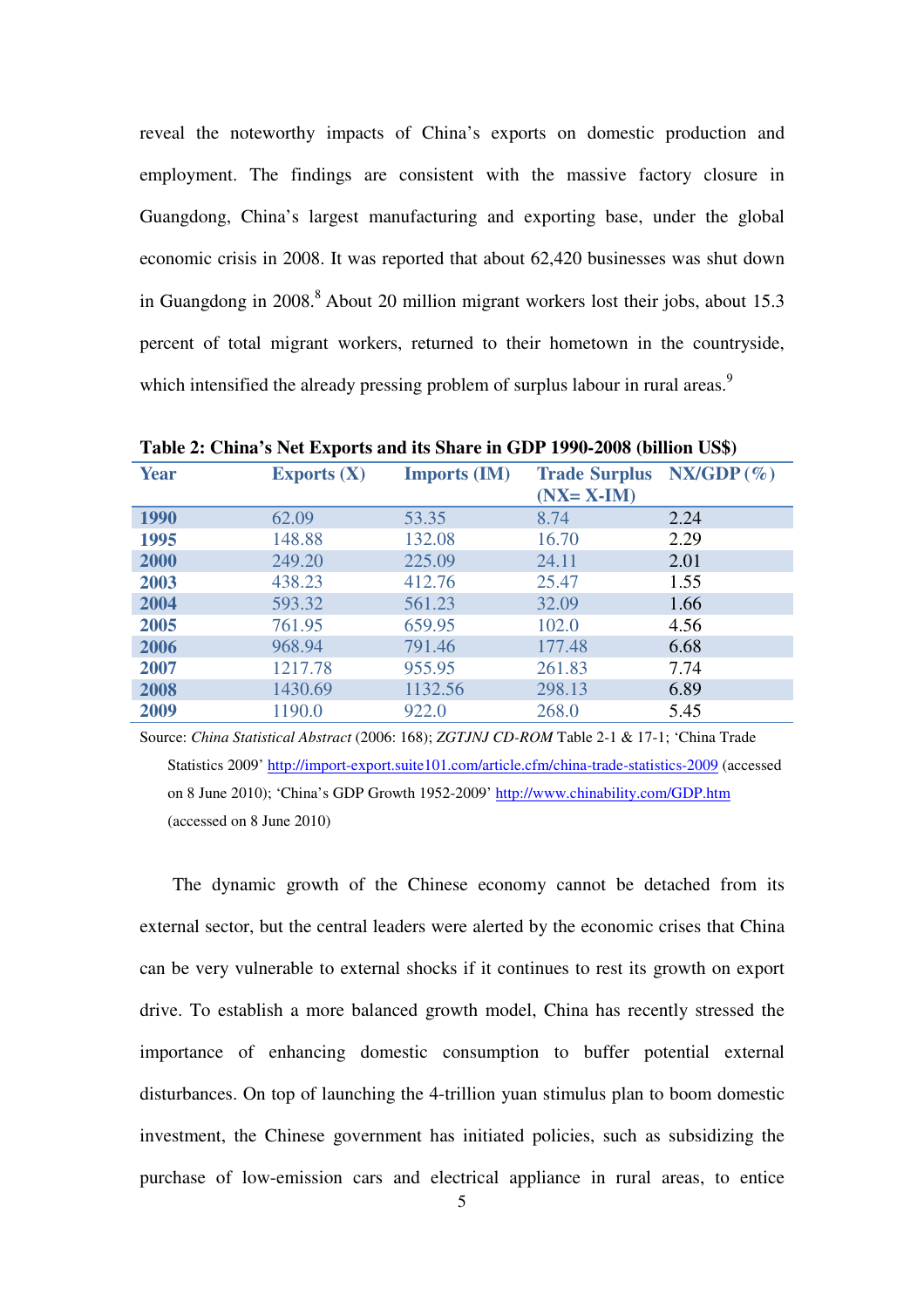household consumption since 2009. The preliminary result is positive, with domestic consumption rising by 15.5 percent, which amounted to 12.53 trillion yuan in 2009.<sup>10</sup> Majority, about 54.3 percent, of the population is still residing in rural areas, $11$  but the urban-rural consumption ratio has remained at a high level of 3.1 in 2008 (Table 3). The huge consumption gap is largely due to the yawning urban-rural income ratio, even though the government has designed and implemented policies to improve the livelihood of rural residents and promote development in the countryside in recent years.<sup>12</sup> More wealthy urban residents, in general, has lower marginal propensity to consume (MPC), while their rural counterparts demonstrate a higher MPC. However, the relatively low-income rural residents had already spent about 43 percent of their household income on food consumption, as indicated by the Engel's coefficient (Table 4),  $^{13}$  which constrained their spending on consumer durables. To tap into the potential of rural consumption, the crucial step is to ensure stable and sustainable income growth in the countryside.

| <b>Year</b> |      | Urban-Rural Income Ratio Urban-Rural Consumption Ratio |
|-------------|------|--------------------------------------------------------|
| 2005        | 3.22 | 3.11                                                   |
| 2006        | 3.27 | 3.07                                                   |
| 2007        | 3.32 | 3.10                                                   |
| 2008        | 3.36 | 3.07                                                   |

|  |  |  | Table 3 Urban-Rural Income and Consumption Ratio 2005-2008 |  |  |  |  |  |
|--|--|--|------------------------------------------------------------|--|--|--|--|--|
|--|--|--|------------------------------------------------------------|--|--|--|--|--|

Source: Calculated based on the data from *ZGTJNJ* 2005, p. 335; *ZGTJNJ* 2008 (CD-ROM); China 'Rural-urban Income Gap Up As Economy Slows,' CBS News.com http://www.cbsnews.com/stories/2009/01/16/ap/business/main4726425.shtml (accessed on 5 Jan 2010); USDA (United States Department of Agriculture) Economic Research Service Data Set http://www.ers.usda.gov/data/china/NationalResults.aspx?DataType=1&DataItem=15 8&StrDatatype=Rural+per+capita+consumption&ReportType=2 (accessed on 4 Jan 2010)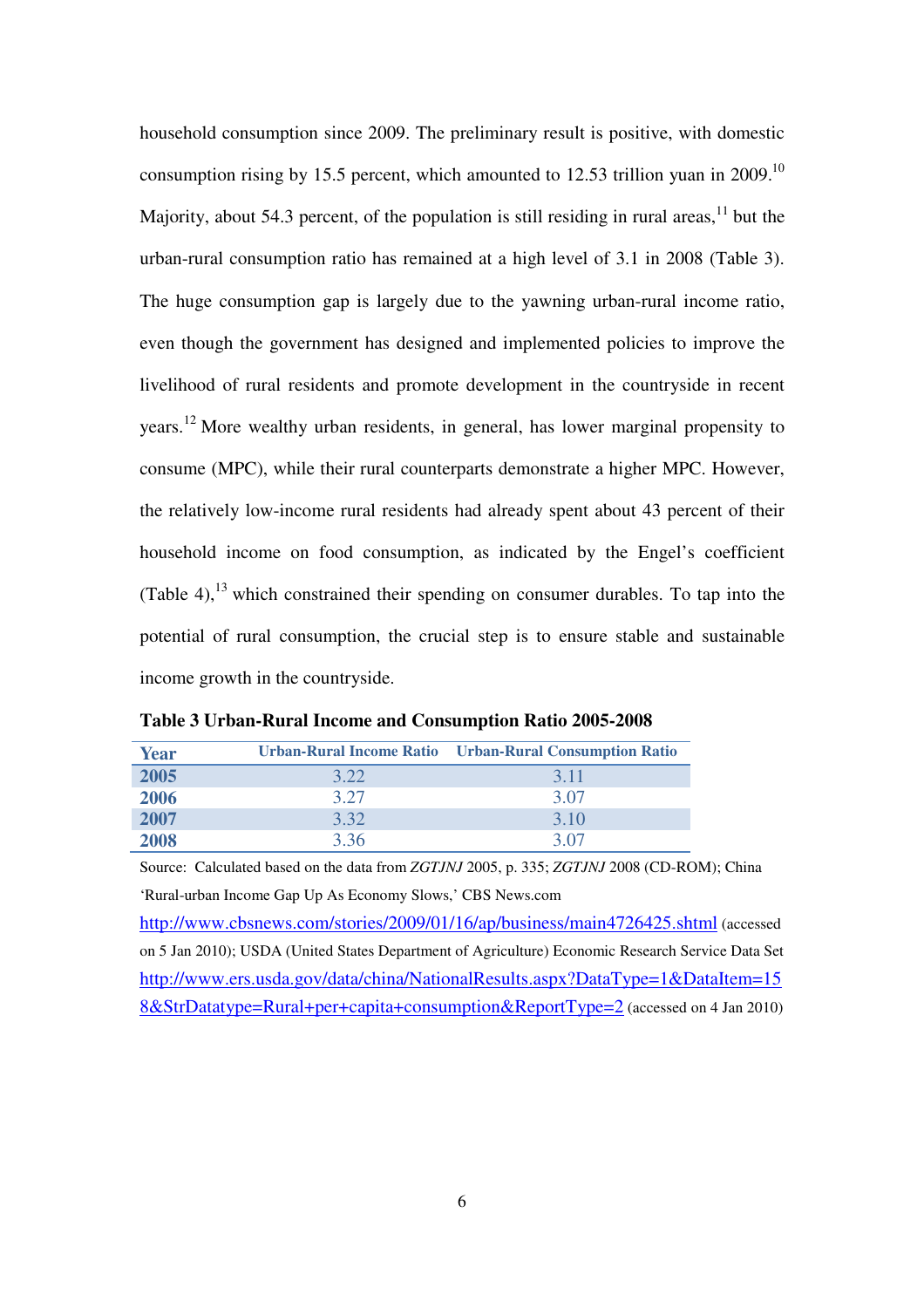| <b>Year</b> | <b>Urban Areas</b> | <b>Rural Areas</b> |
|-------------|--------------------|--------------------|
| 2005        | 36.7               | 45.5               |
| 2006        | 35.8               | 43.0               |
| 2007        | 36.3               | 43.1               |
| 2008        | 37.9               | 12 '               |

**Table 4 Engel's Coefficient in Urban and Rural Areas 2005-2008 (%)** 

Source: *ZGTJNJ* 2008 (CD-ROM: Table 9-2)

Rural residents derive income from either farming or nonfarm activities. Income from farming depends on secure land rights, which incentivize farmers to invest more in long-term productive projects. Higher land productivity, in turn, translates into higher income. However, land expropriation by local governments without proper compensation not only creates hardship to peasants, but also hinders their willingness to invest. The underdeveloped financial market in rural China further impedes farmers' investment. On a related front, inadequate financial services have inhibited the development of nonfarm activities, mainly rural industry, which slows down the absorption of rural surplus labour. Income enhancement in China's countryside therefore lies critically on securing property rights, more specifically land rights, to the farmers, and prompt development of rural finance.

### **Loosely Enforced Property Rights: Hindrance to Income Growth**

The inauguration of rural reforms in the late 1970s was followed by a number of documents and laws to endow farmers with long term contracts for land use rights, with an aim to motivate farmers to invest more on their contracted land. The No.1 Documents issued in 1984 was the first important document prescribing a 15-year contract period for rural land use rights (OECD 2009: 127). The Land Management Law (LML) enacted in 1998 further stipulates that farmers are entrusted with 30-year use right of the contracted land. A survey indicates that three years after the implementation of the LML, 47 percent of farm households had entered into 30-year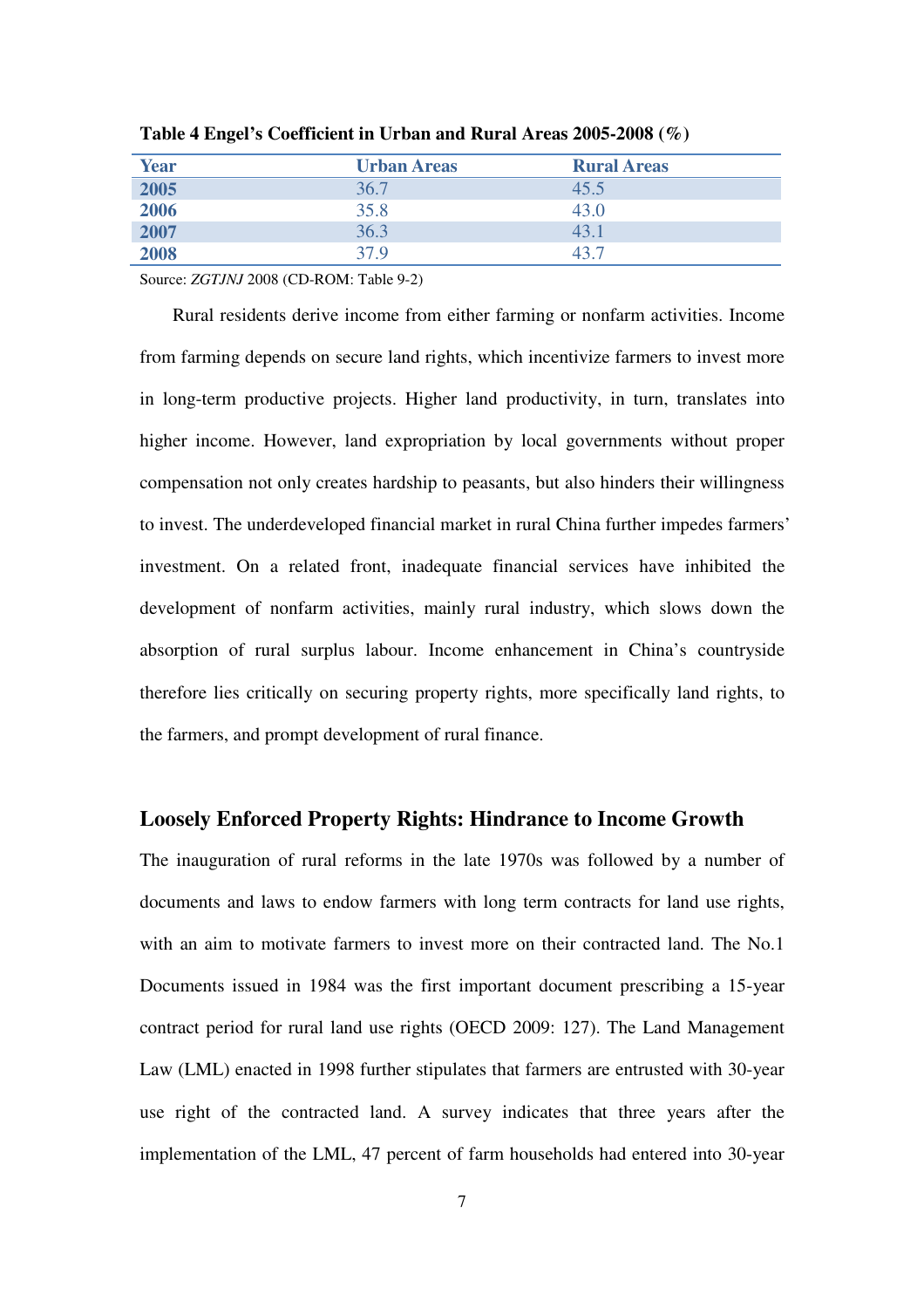contract.<sup>14</sup> This 30-year contract was a milestone in the course of development of China's land contract system, as it allows a long enough contract for farmers to make their investment and more importantly, to capture the returns on their investment. The Rural Land Contracting Law (RLCL) passed in 2002 states clearly the land use rights of the farm households and eliminates possible grounds for readjustments and expropriations by local governments. The RLCL requires that contracts and full documents must be issued to confirm the land rights possessed by the farm households (Zhu and Li 2007: 24). To enhance the flexibilities of participating in nonfarm activities by the farmers, the RLCL details farmers' right to lease (i.e. transfer) their contracted land. It enables farmers to transfer the land rights to capture potential income and retained their land rights after the transfer period.

Even with a firmer legal foundation, the effective implementation of the RLCL is hampered by a lack of land registration system in the countryside, unlike their urban counterparts who can register their land and structures with the local offices of Ministry of Land and Resources. According to the LML and the RLCL, farmers should be issued contracts and certificates containing the details of their contracted land and the rights they are entitled.<sup>15</sup> However, a 2005 survey revealed that  $63$ percent of the farmers received very brief documentation for their contracted land. Among those documents, only about 10 percent of these farmers receive legally compliant documentation containing the details, such as names of households, contract duration and land description) of the contracted farmland (Zhu and Li 2007: 24). A follow-up survey by Prosterman *et. al*  $(2009)^{16}$  indicates that 41.8 percent of farm households were not issued any documents regarding their land rights. This result shows that marginal progress was made towards the protection of the famers' entitlement to land rights. The loose implementation of RLCL largely explains the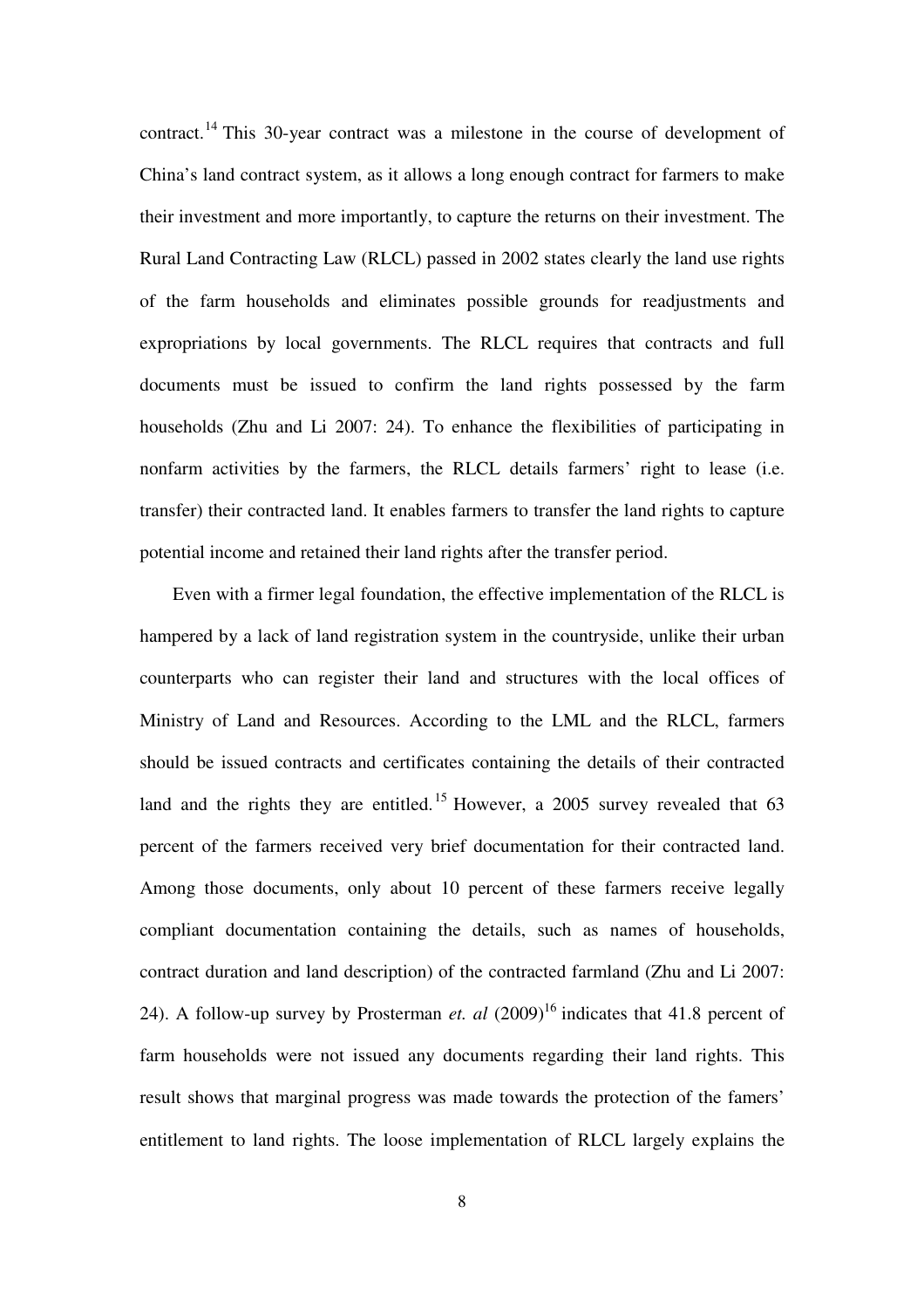rampant land expropriations by local governments with partial and/or delayed compensation. The survey exposes that 34.1 percent of farm households had experienced land readjustments and most of these readjustments are illegal.<sup>17</sup> On top of land readjustment, land taking poses even a bigger threat to farmers. Since the implementation of the LML in 1998, 29.2 percent of farm households reported that they had encountered one or more land takings. The LML allowed local governments to requisition land for development "in the public interest", but empirical evidence revealed that about one third of the purposes of land takings can hardly be categorized as projects for public interest (Table 5). <sup>18</sup> Since "public interest" is ambiguously defined in the LML, the local governments are entrusted with plenty legally justifiable reasons to requisition farmland (Kwong 2007: 403).

| <b>Purpose</b>                                               | <b>Percentage</b> |
|--------------------------------------------------------------|-------------------|
| <b>Road Construction</b>                                     | 47.4              |
| Development zone/industrial park                             | 12.9              |
| Factory                                                      | 9.1               |
| Urban housing                                                | 6.4               |
| School                                                       | 5.9               |
| Planned for non-agricultural use but 4.0<br>currently vacant |                   |
| Irrigation facility                                          | 2.7               |
| <b>Gas station</b>                                           | 0.9               |
| <b>Others</b>                                                | 10.7              |

**Table 5 Purpose of Land Seizure 2008** 

Source: Prosterman et. Al. (2009: 17)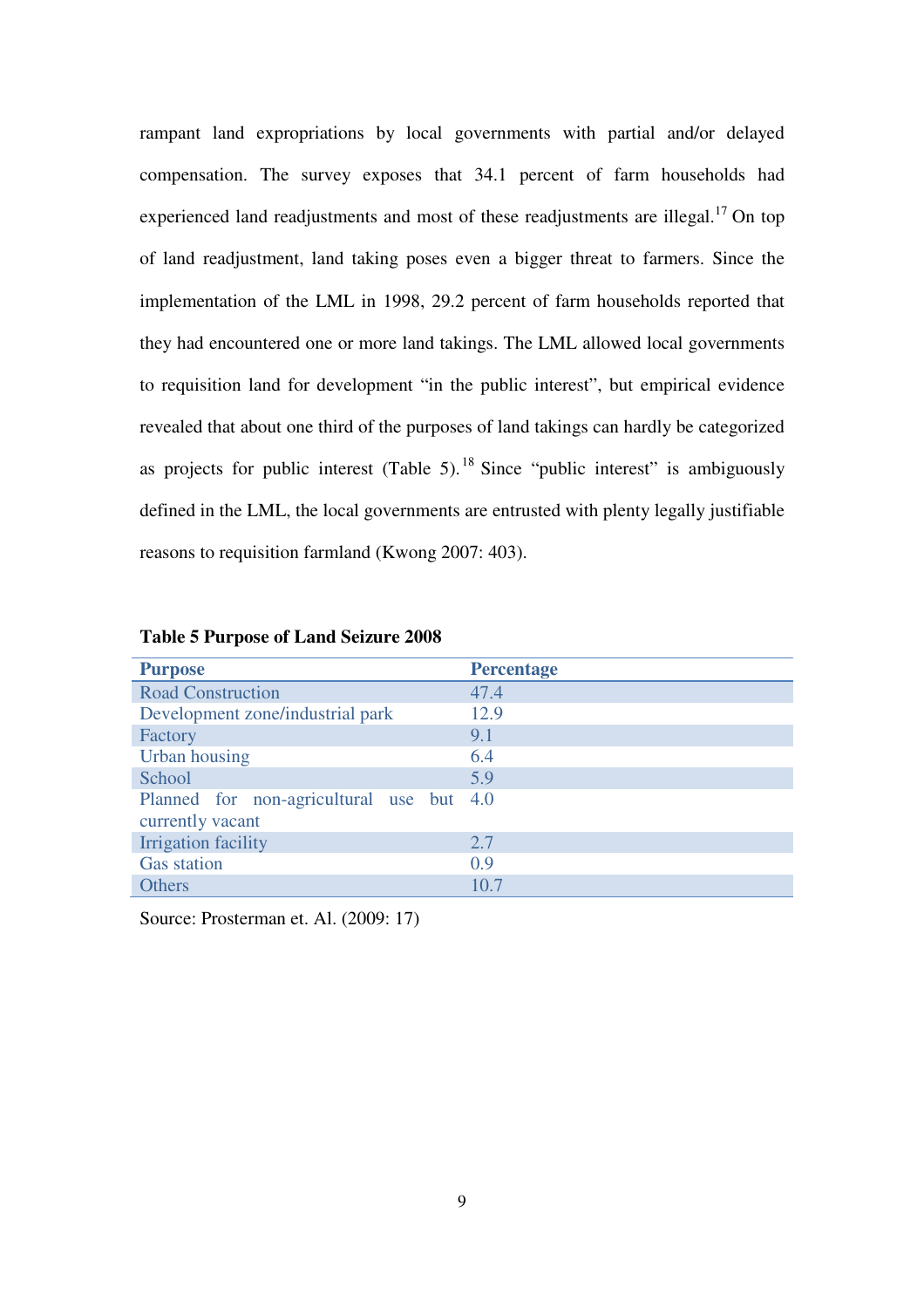Local governments' land expropriation has become more frequent since the mid-1990s when the central government implemented the tax-assignment system (TAS, *fengshuizhi*). Since 1978, the central share of national budgetary revenues had been rising and reached its peak at 40.5 percent in 1984. However, the share had shrunk since 1984, reaching a trough at 22 percent in 1993. To ensure an adequate and stable flow of budgetary revenues into the state finances, the central government implemented the TAS which centralized the major revenue sources of turnover taxes (value-added and consumption taxes), but lacks a concomitant centralization of expenditure responsibilities. Table 6 indicates that the central share of total budgetary revenue escalated from 22 percent in 1993 to 55.7 percent in 1994. Since then, the central government has collected about half of the total fiscal revenues. Nevertheless, local governments have been responsible for the major share, about 70 percent, of the total expenditure since the inception of the TAS. The TAS has imposed increased fiscal pressures on subnational, in particular subprovincial, finance. <sup>19</sup> Table 7 explores further the fiscal conditions of local governments. The extent of budget deficit (or surplus) is measured by the ratio of local government expenditure (LGE) to local government revenue (LGR) [column (4)], which represents a balanced budget if the ratio is equal to one. A ratio greater than one denotes a budget deficit and a larger figure indicates a budget deficit of greater extent. A ratio less than one reflects a budget surplus and a smaller figure registers a larger surplus. Dramatically, local governments encountered deficits for all the years from 1994 to 2004 and the magnitude of the deficits was more immense than that before 1994. Stringent fiscal constraints trigger local governments to explore other sources to finance their coffers. Land requisition by local governments becomes a commonly used means to raise local fiscal revenue.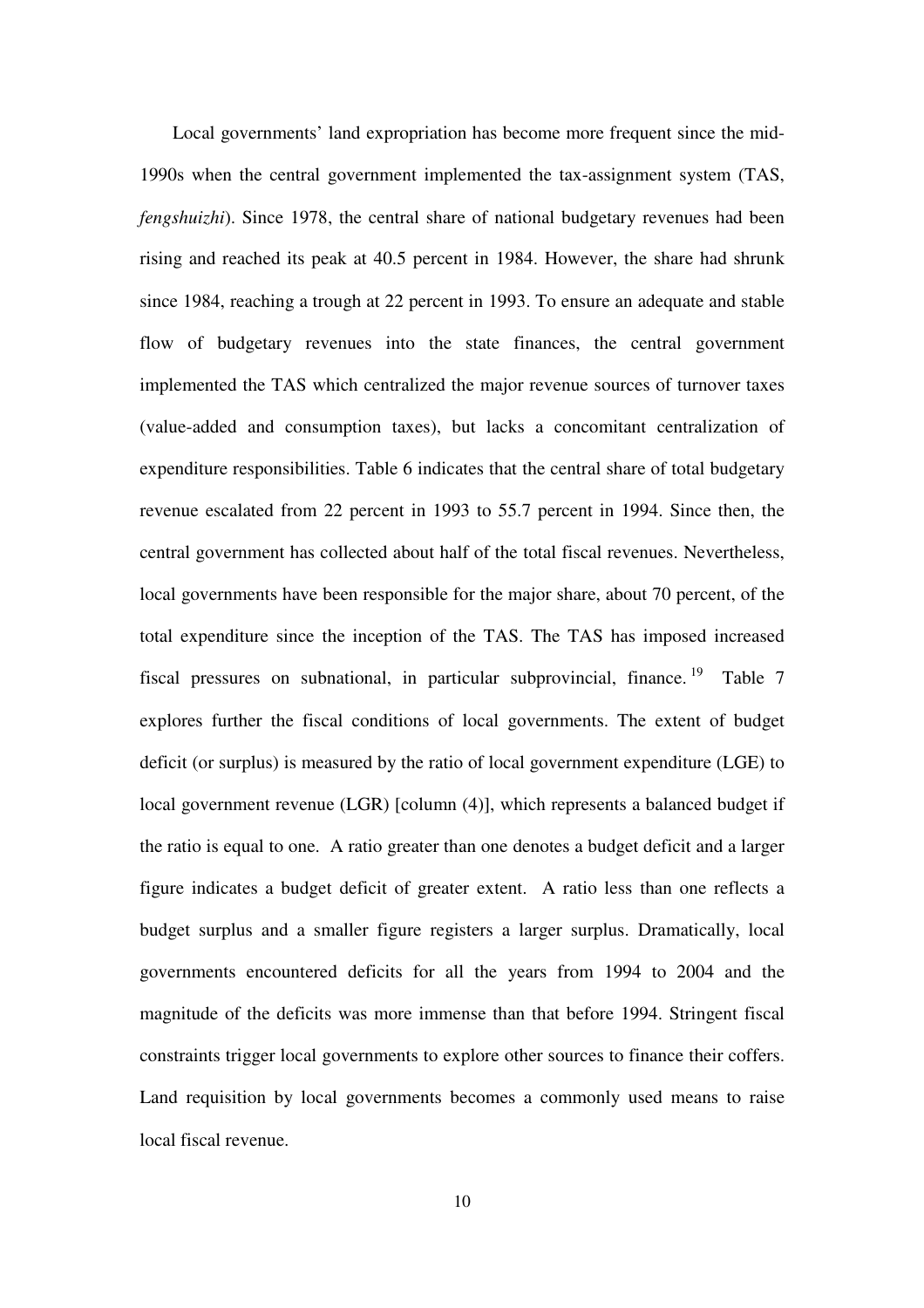|             | <b>Revenue Share</b> |             | <b>Expenditure Share</b> |             |
|-------------|----------------------|-------------|--------------------------|-------------|
| <b>Year</b> | Central              | Local       | Central                  | Local       |
|             | Government           | Governments | Government               | Governments |
| 1978        | 15.5                 | 84.5        | 47.4                     | 52.6        |
| 1979        | 20.2                 | 79.8        | 51.1                     | 48.9        |
| <b>1980</b> | 24.5                 | 75.5        | 54.3                     | 45.7        |
| 1981        | 26.5                 | 73.5        | 55.0                     | 45.0        |
| 1982        | 28.6                 | 71.4        | 53.0                     | 47.0        |
| 1983        | 35.8                 | 64.2        | 53.9                     | 46.1        |
| 1984        | 40.5                 | 59.5        | 52.5                     | 47.5        |
| 1985        | 38.4                 | 61.6        | 39.7                     | 60.3        |
| 1986        | 36.7                 | 63.3        | 37.9                     | 62.1        |
| 1987        | 33.5                 | 66.5        | 37.4                     | 62.6        |
| 1988        | 32.9                 | 67.1        | 33.9                     | 66.1        |
| 1989        | 30.9                 | 69.1        | 31.5                     | 68.5        |
| 1990        | 33.8                 | 66.2        | 32.6                     | 67.4        |
| 1991        | 29.8                 | 70.2        | 32.2                     | 67.8        |
| 1992        | 28.1                 | 71.9        | 31.3                     | 68.7        |
| 1993        | 22.0                 | 78.0        | 28.3                     | 71.7        |
| 1994        | 55.7                 | 44.3        | 30.3                     | 69.7        |
| 1995        | 52.2                 | 47.8        | 29.2                     | 70.8        |
| 1996        | 49.4                 | 50.6        | 27.1                     | 72.9        |
| 1997        | 48.9                 | 51.1        | 27.4                     | 72.6        |
| 1998        | 49.5                 | 50.5        | 28.9                     | 71.1        |
| 1999        | 51.1                 | 48.9        | 31.5                     | 68.5        |
| 2000        | 52.2                 | 47.8        | 34.7                     | 65.3        |
| 2001        | 52.4                 | 47.6        | 30.5                     | 69.5        |
| 2002        | 55.0                 | 45.0        | 30.7                     | 69.3        |
| 2003        | 54.6                 | 45.4        | 30.1                     | 69.9        |
| 2004        | 54.9                 | 45.1        | 27.7                     | 72.3        |
| 2005        | 52.3                 | 47.7        | 25.9                     | 74.1        |
| 2006        | 52.8                 | 47.2        | 24.7                     | 75.3        |
| 2007        | 54.1                 | 45.9        | 23.0                     | 77.0        |
| 2008        | 53.3                 | 46.7        | 21.3                     | 78.7        |

**Table 6 Central and Local Share of Budgetary Revenue and Expenditure 1978-** (Percent)

Source: *ZGTJNJ* (2000: 267-68; 2001: 257-258; 2005: 276); *ZGTJNJ 2008* CD-ROM (Table 7-3 & 7-

4); *ZGTJNJ 2009* CD-ROM (Table 7-3 & 7-4)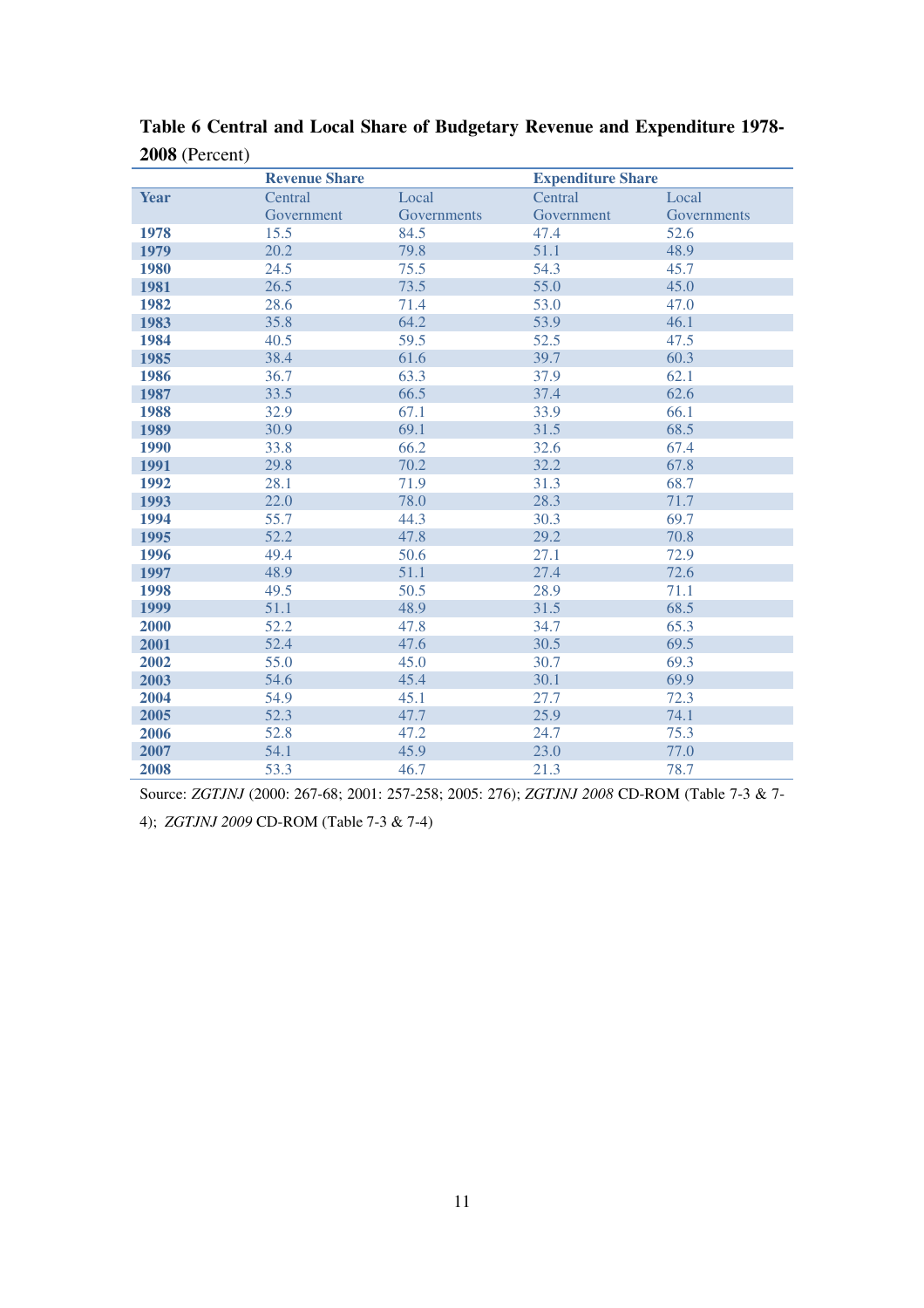| <b>Year</b> | <b>LGR</b> | <b>LGE</b> | $LGR -$    | <b>LGE/LGR</b> |
|-------------|------------|------------|------------|----------------|
|             | (1)        | (2)        | <b>LGE</b> | (4)            |
|             |            |            | (3)        |                |
| 1978        | 95.65      | 56.00      | 39.65      | 0.59           |
| 1979        | 91.50      | 62.67      | 28.83      | 0.68           |
| 1980        | 87.55      | 56.20      | 31.35      | 0.64           |
| 1981        | 86.47      | 51.28      | 35.19      | 0.59           |
| 1982        | 86.55      | 57.82      | 28.73      | 0.67           |
| 1983        | 87.69      | 64.99      | 22.7       | 0.74           |
| 1984        | 97.74      | 80.77      | 16.97      | 0.83           |
| 1985        | 123.52     | 120.90     | 2.62       | 0.98           |
| 1986        | 134.36     | 136.86     | $-2.5$     | 1.02           |
| 1987        | 146.31     | 141.66     | 4.65       | 0.97           |
| 1988        | 158.25     | 164.62     | $-6.37$    | 1.04           |
| 1989        | 184.24     | 193.50     | $-9.26$    | 1.05           |
| 1990        | 194.47     | 207.91     | $-13.44$   | 1.07           |
| 1991        | 221.12     | 229.58     | $-8.46$    | 1.04           |
| 1992        | 250.39     | 257.18     | $-6.79$    | 1.03           |
| 1993        | 339.14     | 333.02     | 6.12       | 0.98           |
| 1994        | 231.16     | 403.82     | $-172.66$  | 1.75           |
| 1995        | 298.56     | 482.83     | $-184.27$  | 1.62           |
| 1996        | 374.69     | 578.63     | $-203.94$  | 1.54           |
| 1997        | 442.42     | 670.11     | $-227.69$  | 1.51           |
| 1998        | 498.40     | 767.26     | $-268.86$  | 1.54           |
| 1999        | 559.49     | 903.53     | $-344.04$  | 1.61           |
| 2000        | 640.61     | 1036.67    | $-396.06$  | 1.62           |
| 2001        | 780.33     | 1313.45    | $-533.12$  | 1.68           |
| 2002        | 851.50     | 1528.14    | $-676.64$  | 1.79           |
| 2003        | 984.99     | 1722.98    | $-737.99$  | 1.75           |
| 2004        | 1189.33    | 2059.28    | $-869.95$  | 1.73           |
| 2005        | 1510.07    | 2515.43    | $-1005.36$ | 1.67           |
| 2006        | 1830.36    | 3043.13    | $-1212.77$ | 1.66           |
| 2007        | 2357.26    | 3833.93    | $-1476.67$ | 1.63           |
| 2008        | 2864.98    | 4924.85    | $-2059.87$ | 1.72           |

**Table 7 Budget Balance of Local Governments 1978-2008** (billion yuan)

Rural protests over land disputes have widely been reported for more than a decade. Based on survey data from four provinces, Kang (2009) revealed that the net income of the majority, 53.3 percent, of households declined while only 23.8 percent of the households enjoyed higher net income after land expropriation. 87.7 percent of land-losing farmer regarded their compensation too low. The findings by Prosterman et. al. (2009: 18) further illustrates that local governments/collectives have derived considerable fiscal revenue from land requisition at the expenses of land-losing farmers. On average, collectives received compensation of 15,000 per *mu, <sup>20</sup>* which is five time of the payment received by the farmer (i.e. 2,500 per *mu*). Though available

Source: Calculated based on the data from *ZGTJNJ* (2001: 257-258; 2005: 276); *ZGTJNJ 2008* CD-ROM (Table 7-3 & 7-4); *ZGTJNJ 2009* CD-ROM (Table 7-3 & 7-4)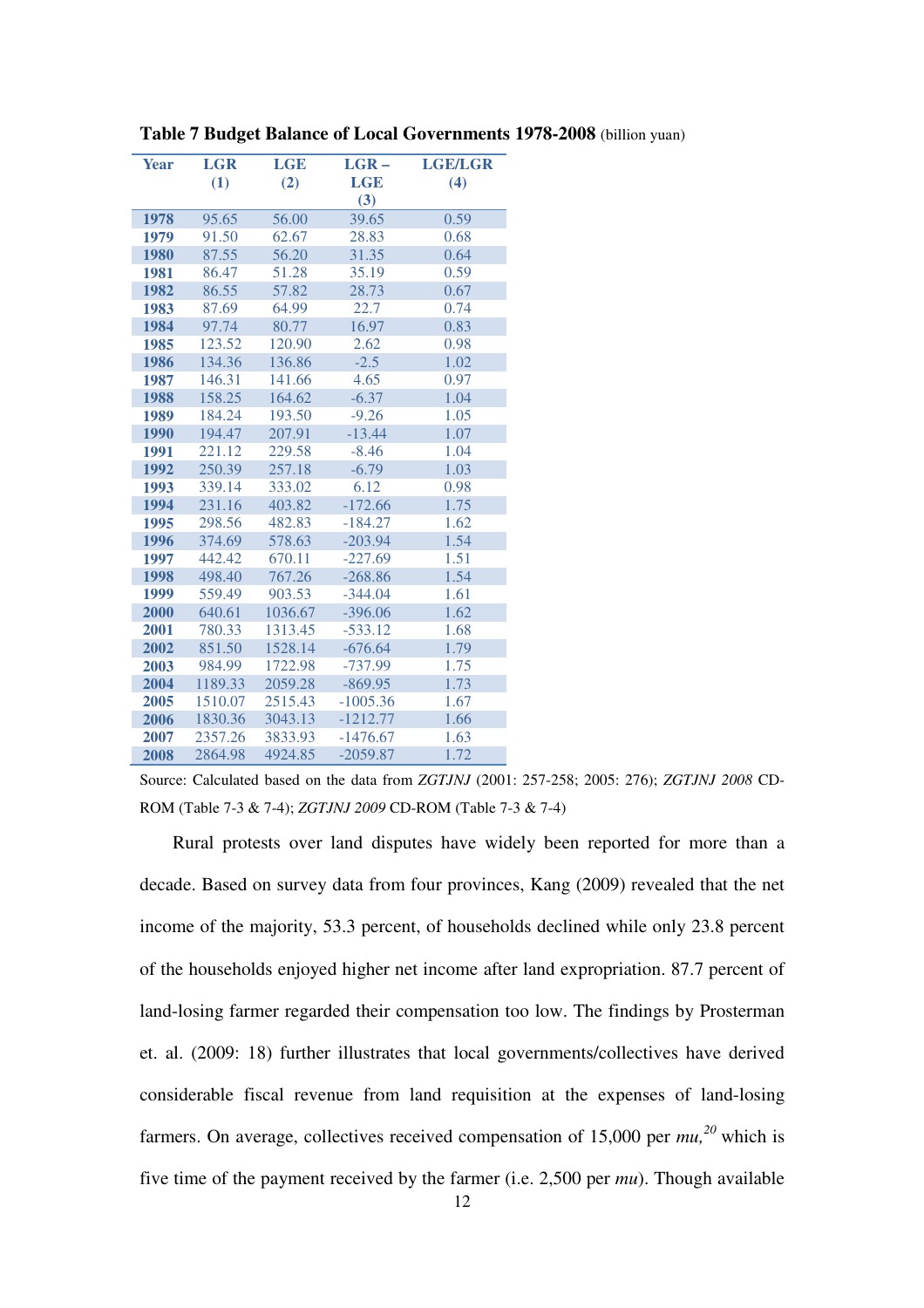data on land requisition and compensation is sketchy and varies across different localities, the above survey results shed some light on the discontent of the farmers, and the tension between land-losing farmers and their local governments. Loosely enforced property rights on farmland generate two negative impacts on rural productivity. First, farmers are reluctant to make long-term investment in their contracted land which in turn adversely affected productivity. Second, land expropriations deprive farmers' rights to lease their land to capture the market rental. It is estimated that the land value per hectare was about  $10,000$  yuan in  $2008.<sup>21</sup>$  With 120 million hectares of farmland in China, the total land value amounts to about 1.2 trillion yuan. If land rights of the farmers are effectively protected and they can derive their exclusive income from their land, the rural-urban income gap can be narrowed. It will certainly lift the disposable income and consumption of rural residents.

China has enacted and amended a series of land laws and regulations to secure farmers' land rights, $^{22}$  but the enforcement of property rights requires an effective implementation of the relevant rules, which in turn relies on a sound legal/court system in the countryside. Local courts have so far been embedded in local governments, which have dominant control on finance of the courts. The financial dependence of local courts on local governments adversely affects the impartiality of court rulings. Even when the local courts issue rulings in favour of the farmers, it is not uncommon that the local governments just neglect the courts' ruling (OECD 2009: 122). The ineffective court system in the countryside is the weakest link to protect the land rights of the farmers. Once the land rights of the farm households are secured, farmers will have robust incentives to preserve and invest in their land to maximize productivity. Secured land rights also endowed farm households with an option to lease out their land to higher value users, which not only increases the land value of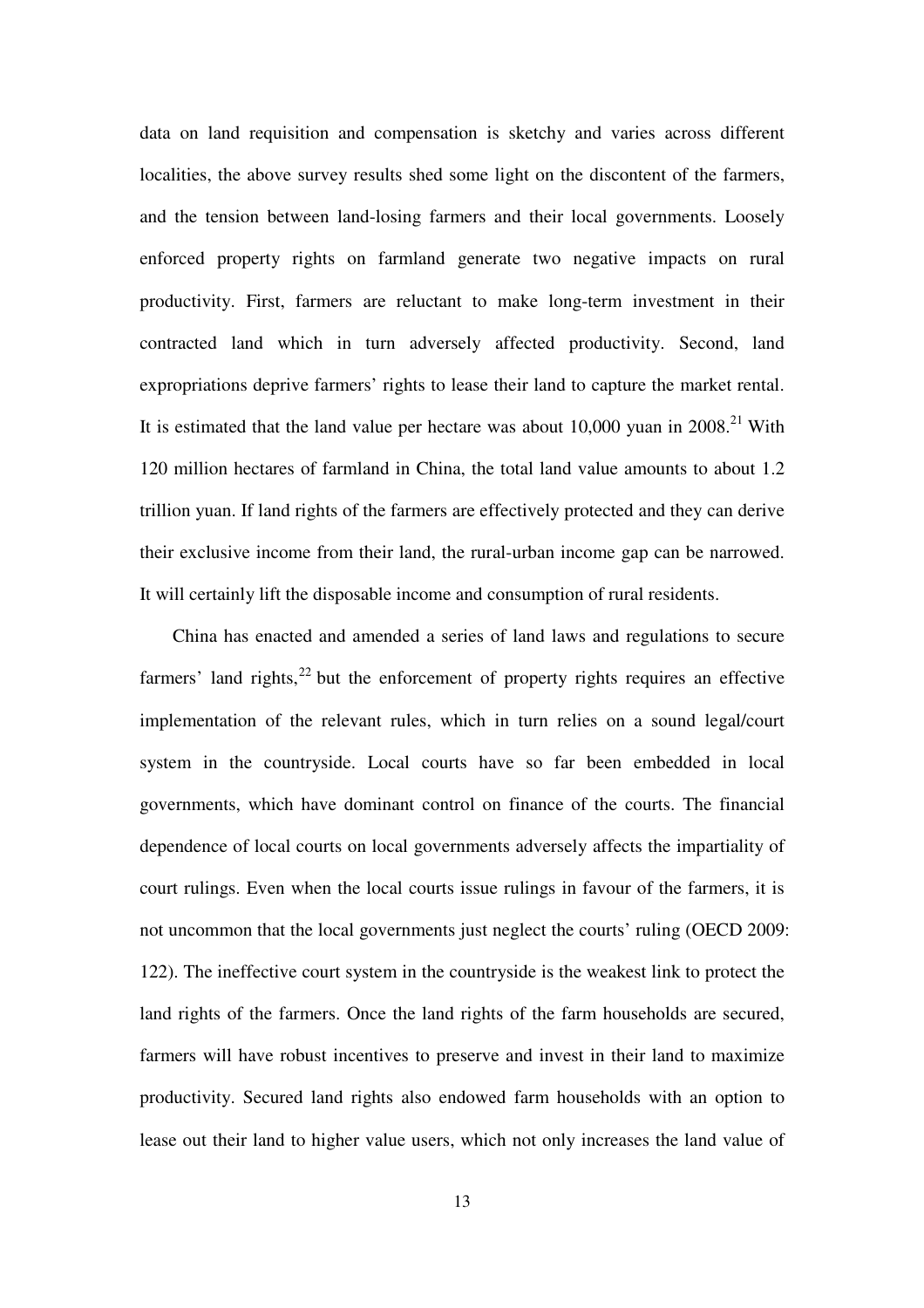the countryside, but more importantly enhances rural household income.

## **Rural Finance: A Development Bottleneck**

Aside from deriving income on farmland, nonfarm activities, mainly rural industry, has become another main source of rural income since the mid-1980s. In 1985, farming generated 75.4 percent of rural household income and the figures diminished to 43.9 percent in 2008. On the contrary, nonfarm income has been gaining its share in rural income from 24.6 percent in 1985 to 56.1 percent in 2008, which indicated that rural residents have relied increasingly on nonfarm activities to maintain their income growth (Table 8). In addition, the proliferation of rural industry in the 1980s and 1990s assumed an important function of absorbing surplus labour released from the agriculture. Rural enterprises employed 30 million of workers in 1980 and the number skyrocketed to 111.69 million in 1990, demonstrating a growth of 2.72 times during the 1980s (*ZGTJNJ* 2005: 121). However, employment creation by rural enterprises was impeded by the implementation of banking reform in 1994, which aimed at commercialising the four state-owned specialised banks  $(SOCBs)^{23}$  by separating commercial lending from policy lending, unintentionally resulted in noticeable capital constraints facing the small- and medium-sized private enterprises, particularly those in rural areas. Since the SOCBs were required to operate on commercial principles, 44,000 county branches of SOCBs ceased to operate during 1998-2001 to cut operation costs.<sup>24</sup> Loans extended to township-village enterprises (TVEs) and private enterprises (PEs) increased in absolute term from 1985 to 2008, but its share in total lending by financial institutions demonstrated a decreasing trend (Table 9), which reached a historic low of 2.16 percent in 2008. Compared with the output share of rural enterprises in GDP, which maintained at about 25 percent since 2000 (Naughton 2007: 286; OECD 2009: 64), the negligible share of total lending acquired by rural enterprises exhibited the difficulties of accessing credit in the countryside. The enterprises have to utilise their accumulated profits to finance their production and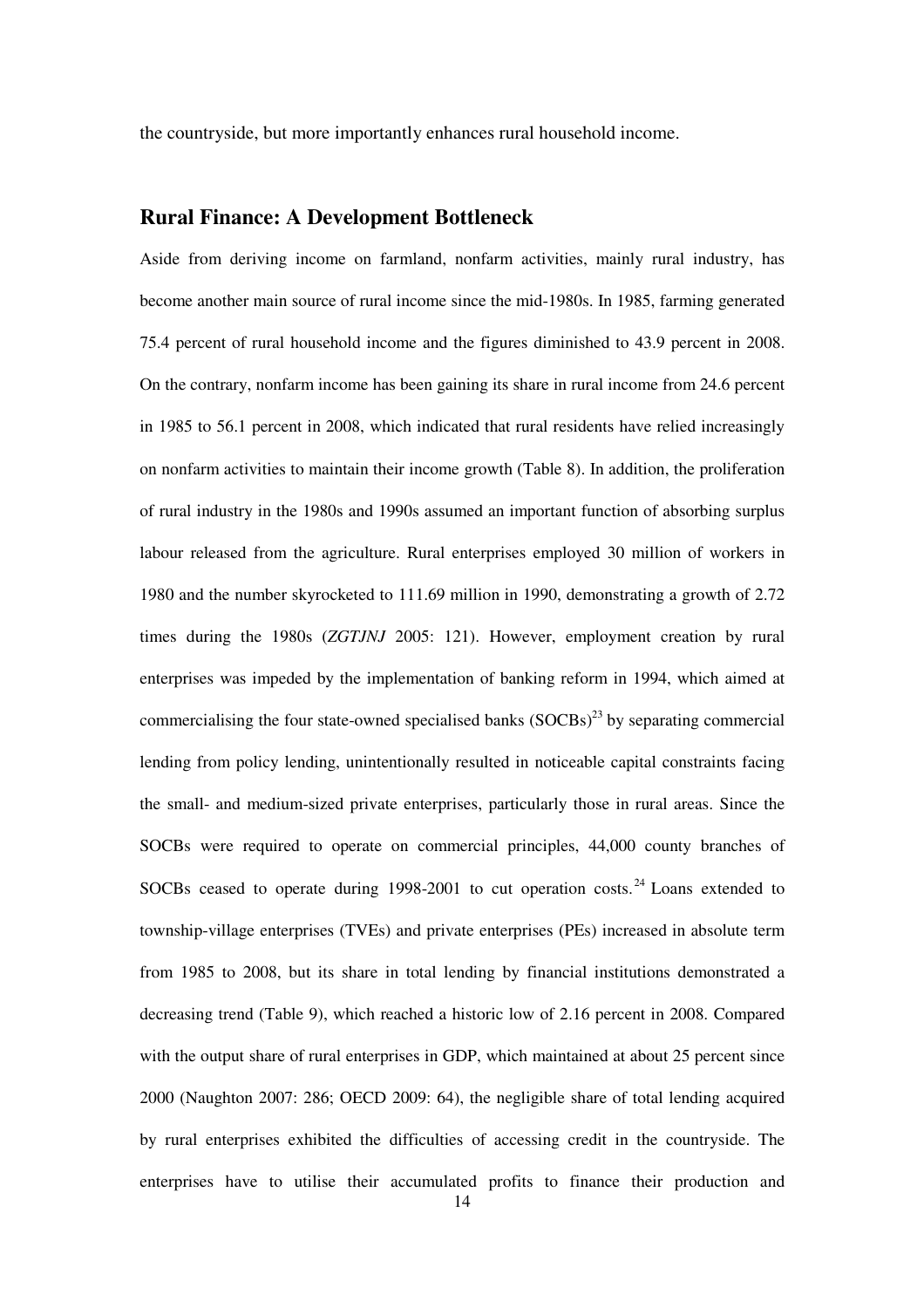investment. However, rural enterprises face keen competition among flourishing TVEs and the state-owned enterprises (SOEs) that have much more easy access to bank credit. Rural enterprises are less likely to acquire ample capital to invest in product design and quality improvement. The expansion of rural enterprises is thus constrained and it impairs the ability of rural enterprises to absorb rural labour. The growth rate of employment in rural enterprises has been decreasing since 1995 and negative growth was recorded for two consecutive years in 1997 and 1998. Though the figure rebounded to 4.5 percent in 2005, it tapered off once again in recent years (Table 10). It is worth noting that the years with low employment growth corresponded to the years with relatively low income growth of rural households, in particular for the second half of the 1990s. It implies that nonfarm employment has direct bearing on household income, which in turn determines the level of consumption.

|      | <b>Income from</b><br><b>Farming</b><br>$(yuan) (1)$ | <b>Income from</b><br><b>Nonfarm</b><br><b>Activities</b> *<br>$(yuan) (2)$ | $(1) + (2)$ | $(1)$ /<br>$(1) + (2)$<br>$(\%)$ | $(2)$ /<br>$(1) + (2)$<br>$(\%)$ |
|------|------------------------------------------------------|-----------------------------------------------------------------------------|-------------|----------------------------------|----------------------------------|
| 1985 | 263.2                                                | 86.3                                                                        | 349.5       | 75.3                             | 24.7                             |
| 1990 | 456.0                                                | 201.4                                                                       | 657.4       | 69.4                             | 30.6                             |
| 1995 | 956.5                                                | 563.3                                                                       | 1519.8      | 62.9                             | 37.1                             |
| 2000 | 1090.7                                               | 1083.9                                                                      | 2174.6      | 50.2                             | 49.8                             |
| 2005 | 1469.6                                               | 1637.0                                                                      | 3106.6      | 47.3                             | 52.7                             |
| 2008 | 1945.9                                               | 2491.5                                                                      | 4437.4      | 43.9                             | 56.1                             |

**Table 8 Farm and Nonfarm Income in Rural China 1985-2008** 

Note: \*Transfer income is not included in nonfarm income.

Source: Calculated based on the data from *ZGTJNJ* (1986: 647); *ZGTJNJ 2009* CD-ROM (Table 9-20)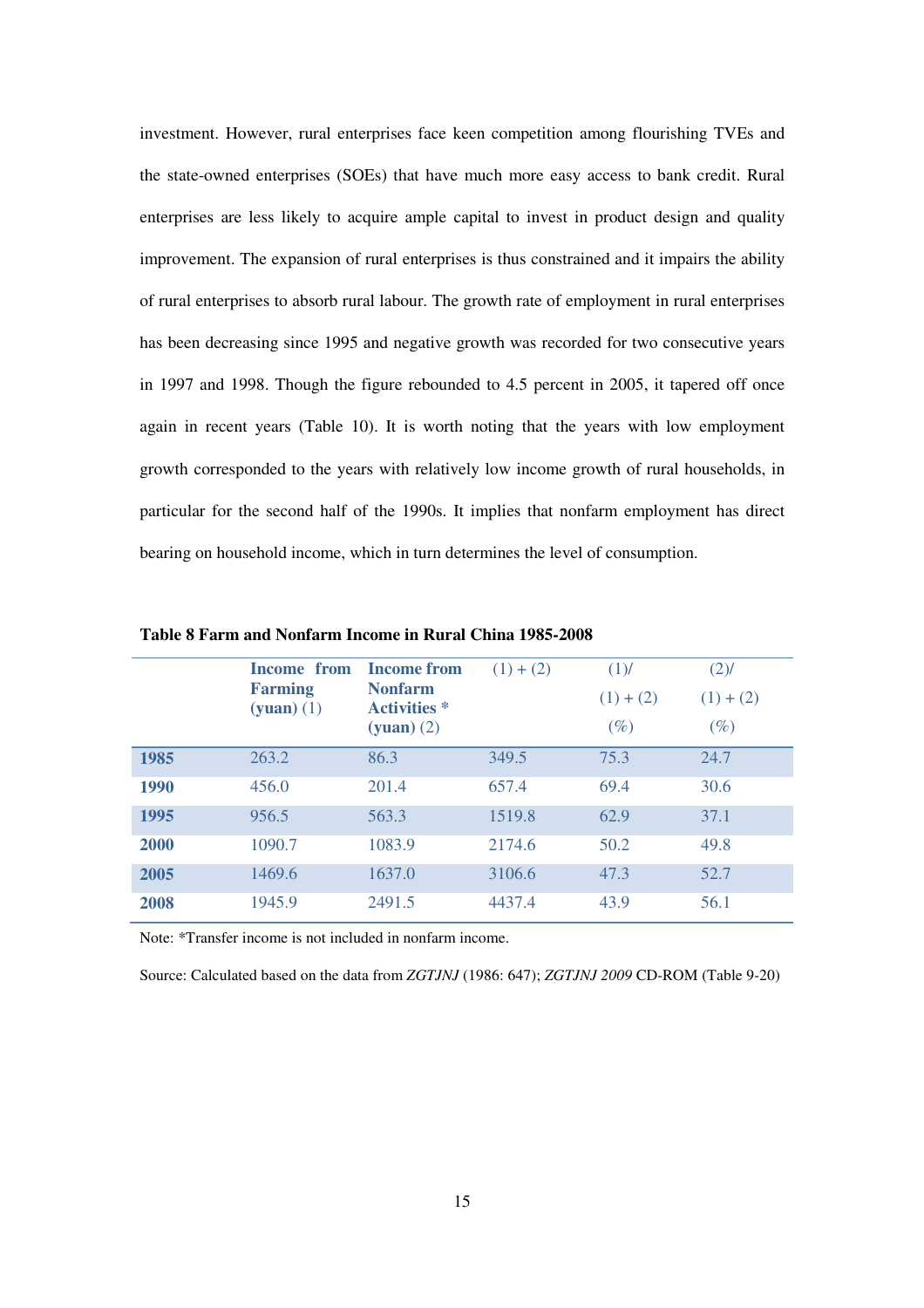|      | <b>Total Lending</b><br>by Financial<br><b>Institutions</b> | <b>Loans</b> to<br><b>Agriculture</b> | <b>Loans</b> to<br><b>TVEs</b> | <b>Loans to PEs and</b><br><b>Self-employed</b><br><b>Individuals</b> |
|------|-------------------------------------------------------------|---------------------------------------|--------------------------------|-----------------------------------------------------------------------|
| 1985 | 643.09                                                      | $41.66(6.48)$ *                       | $32.13(5.0)$ <sup>^</sup>      | n.a.                                                                  |
| 1990 | 1683.78                                                     | 103.81 (6.17)                         | 83.13 (4.94)                   | n.a.                                                                  |
| 1995 | 5398.90**                                                   | 192.16 (3.56)                         | 110.04(2.04)                   | n.a.                                                                  |
| 2000 | 13548.37                                                    | 488.90 (3.61)                         | 606.08 (4.47)                  | 65.46(0.48)                                                           |
| 2005 | 30204.28                                                    | 1152.99 (3.82)                        | 790.18 (2.62)                  | 218.08 (0.72)                                                         |
| 2008 | 53840.60                                                    | 1762.90 (3.27)                        | 745.40 (1.38)                  | 422.1 (0.78)                                                          |

**Table 9 Share of Loans to Rural Enterprises 1985-2008** (billion yuan)

Note: \*Figures in parentheses are the respective share in total lending.

- \*\* Figures before 1995 were total lending from the four SOCBs while figures since 2000 covered all financial institutions.
- **^** Figures from 1985 to 1995 were combined loan amount to TVEs, PEs and self-employed individuals.

n.a.= not available

Sources: Calculated based on the data from *ZGTJNJ* (1991: 643; 1996: 614; 2001: 638); *ZGTJNJ* CD-ROM (2007: Table 20-2; 2009: Table 19-2)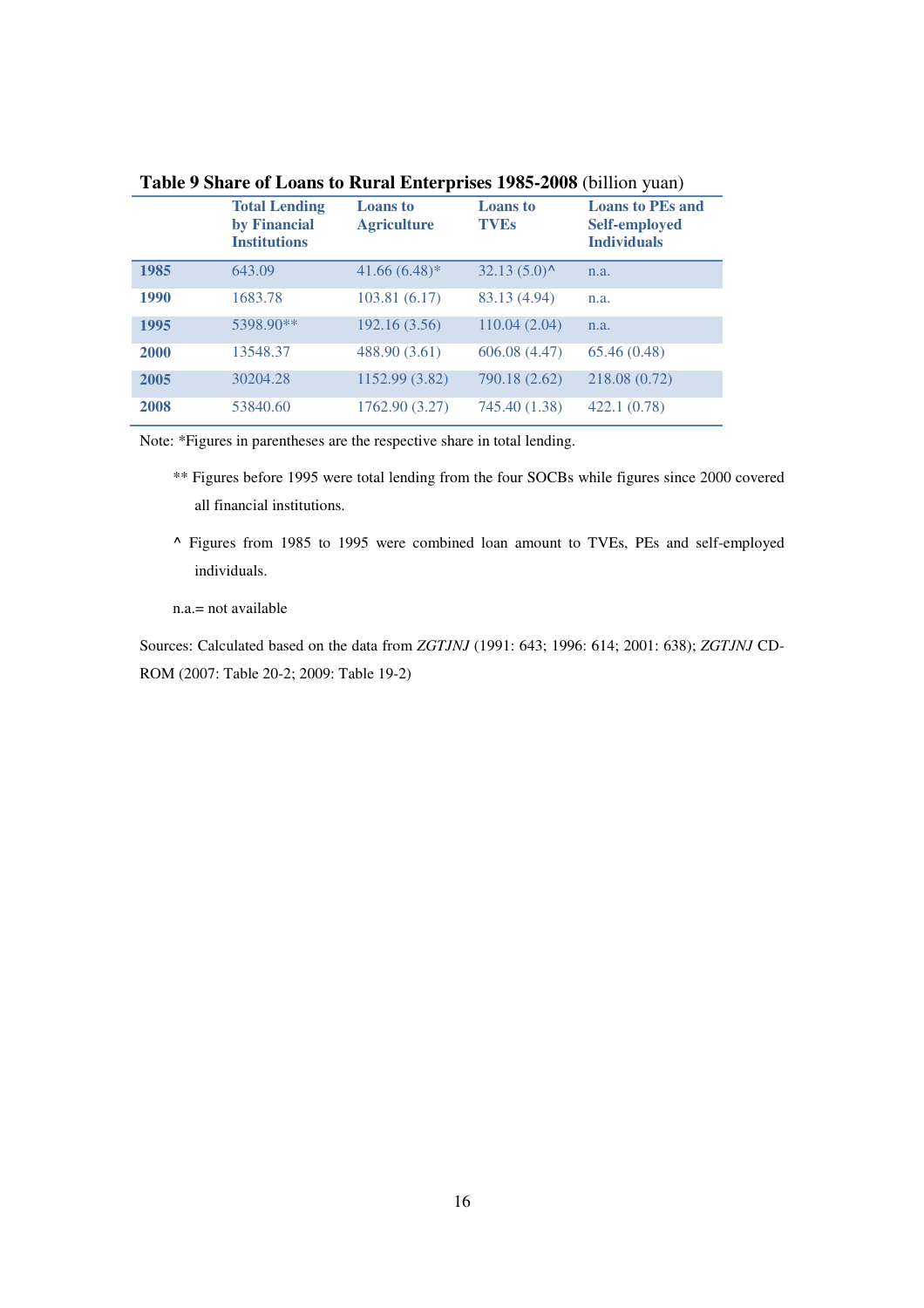|             | <b>Employed</b><br><b>Workers</b><br>in Rural Enterprises* | <b>Growth</b><br>Rate $(\% )$ | Per capita Net<br><b>Household Income</b> | <b>Growth</b><br>Rate $(\% )$ |
|-------------|------------------------------------------------------------|-------------------------------|-------------------------------------------|-------------------------------|
|             | (million)                                                  |                               | (yuan)                                    |                               |
| <b>1990</b> | 111.69                                                     | 19.2                          | 686.3                                     | 14.1                          |
| 1991        | 113.41                                                     | 1.5                           | 708.6                                     | 3.25                          |
| 1992        | 124.87                                                     | 10.1                          | 784                                       | 10.64                         |
| 1993        | 145.42                                                     | 16.5                          | 921.6                                     | 17.55                         |
| 1994        | 148.84                                                     | 2.4                           | 1221                                      | 32.49                         |
| 1995        | 163.87                                                     | 10.1                          | 1577.7                                    | 29.21                         |
| 1996        | 173.67                                                     | 6.0                           | 1926.1                                    | 22.08                         |
| 1997        | 171.72                                                     | (1.1)                         | 2090.1                                    | 8.51                          |
| 1998        | 171.29                                                     | (0.25)                        | 2162                                      | 3.44                          |
| 1999        | 175.00                                                     | $2.2^{\circ}$                 | 2210.3                                    | 2.23                          |
| 2000        | 168.93                                                     | (3.5)                         | 2253.4                                    | 1.95                          |
| 2001        | 169.02                                                     | 0.05                          | 2366.4                                    | 5.01                          |
| 2002        | 171.73                                                     | 1.6                           | 2475.6                                    | 4.61                          |
| 2003        | 175.87                                                     | 2.4                           | 2622.2                                    | 5.92                          |
| 2004        | 179.56                                                     | 2.1                           | 2936.4                                    | 11.98                         |
| 2005        | 187.61                                                     | 4.5                           | 3254.9                                    | 10.85                         |
| 2006        | 194.59                                                     | 3.7                           | 3587                                      | 10.20                         |
| 2007        | 199.49                                                     | 2.5                           | 4140.4                                    | 15.43                         |
| 2008        | 203.98                                                     | 2.2                           | 4760.6                                    | 14.98                         |

**Table 10 Growth of Employment in Rural Enterprises and Per Capita Net Household Income 1990-2008** 

Note: \*Figures include workers employed in TVEs, PEs and self-employed individuals.

Source: Calculated based on the data from *ZGTJNJ* (1991: 295; 2005: 121); *ZGTJNJ* CD-ROM (2009: Table 4-20)

Since the retreat of SOCBs in the countryside, rural credit cooperatives (RCCs) become the most important financial institution in rural areas to meet the credit demand by the rural enterprises. The merge of rural credit cooperatives in recent years, however, further decreased the number of county financial institutions. As of the end of 2007, the number of county financial outlets dropped by 9,811 or 7.3% since 2004, declining to a total of 124,000 outlets.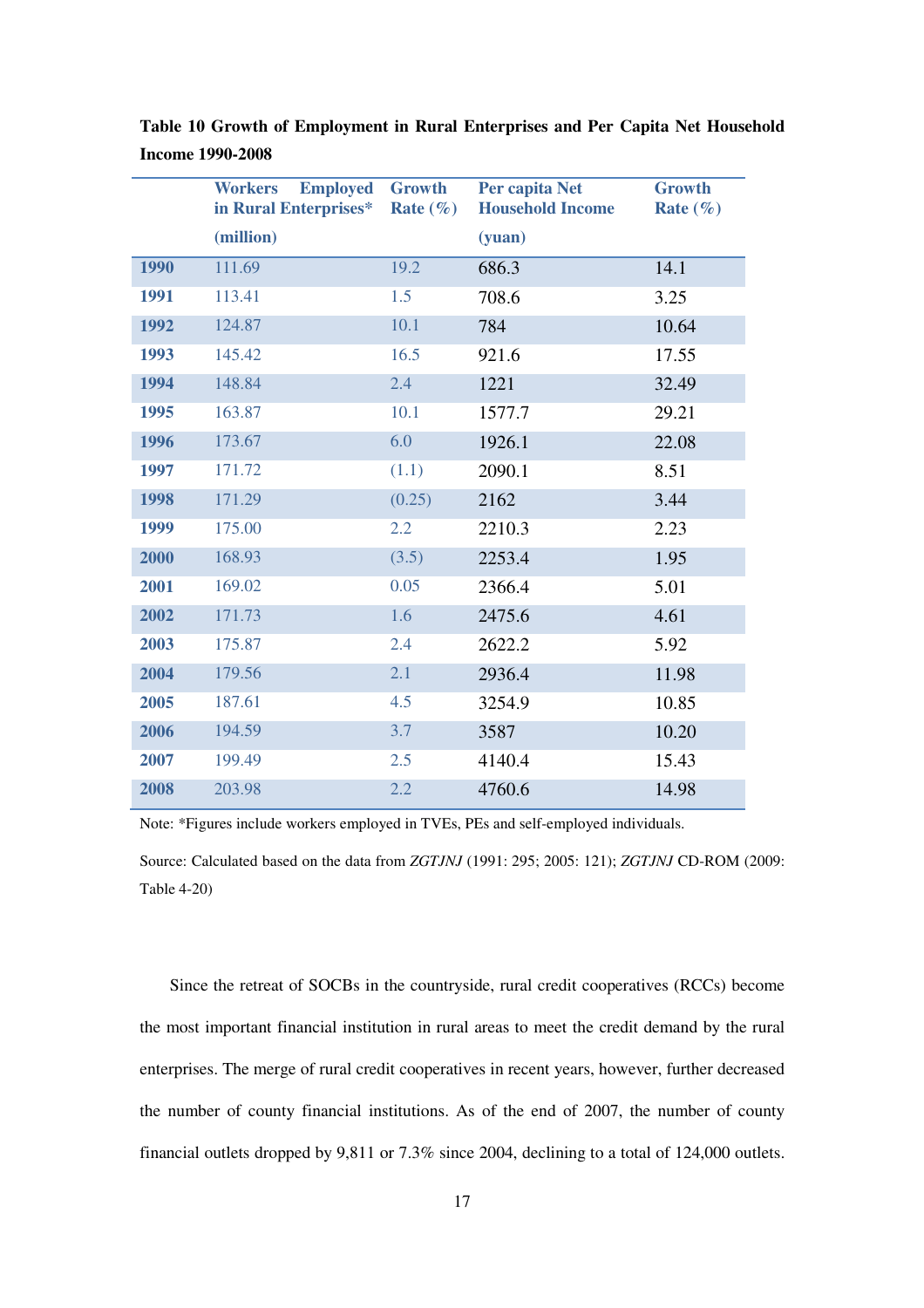Towns and villages are most adversely affected areas. At the end of 2005, only 3.28% of the administrative villages had financial institutions.<sup>25</sup> Despite increase in deposit in RCCs, a rising amount of funds has been channelled out of rural areas through depositing funds into the People's Bank of China or purchasing bonds for which the returns are more stable and less risky. Even with the repeated emphases by central leaders on the importance of rural finance in rural development, the amount of loans extended to agriculture and rural enterprises is still disproportionately small. Banking reform since 1994 has focused on the institutional overhaul of banking sector in urban areas. After three decades of reform, the rural financial reforms still lag behind, thus creating the risk of slowing down further expansion of rural enterprises and rural development as a whole.

Concerted efforts have been put to ensure adequate financial services rendered to the countryside. The China Postal Savings Bank (CPSB) was established in 2007 to take over the rural financial services previously provided by the post offices. The new bank provides a network of 37,000 branches providing banking services, including small loans to individuals, in rural areas (Kwong 2009: 17).<sup>26</sup> However, since the postal saving system was not allowed to extend loans to rural households and enterprises before June 2006, it is not certain whether the newly established CPSB can have adequate expertise in credit and risk evaluation. In addition, China Banking Regulatory Commission (CBRC), China's banking regulator, designed a plan to set up 1,294 new financial institutions in rural areas over a three-year period (2009-2011) to cater for the escalating demand for financial services in rural sector. Nevertheless, the response of local and foreign banks has been lukewarm as average size of each loan application in rural areas remains small,<sup>27</sup> which lowers the cost-effectiveness of processing each loan application. Further, the lack of collaterals from farmers increases the default risks of the loans. Lower profitability and higher risks deter the banks from taking bold steps to tap into the rural business, particularly in poor regions. Setting up an extensive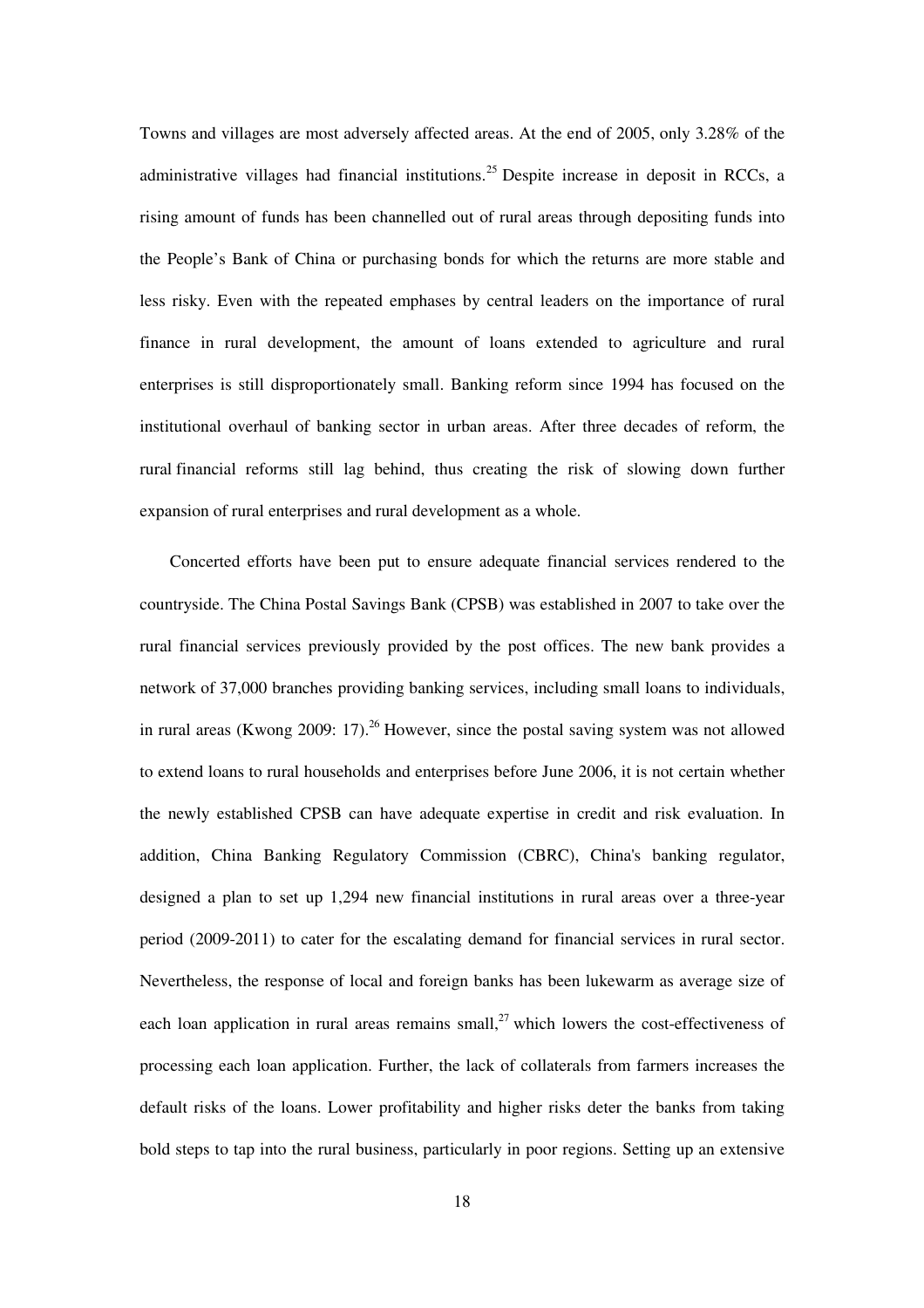credit-reporting system is a necessary step to allow lenders to better manage their risks in rural lending by reducing information asymmetry, $2<sup>8</sup>$  which enables financial institutions to increase their lending to the underserved areas. A further relaxation of interest rates charged by rural financial institutions can provide adequate risk premium for the lenders, which induces more loans to risky borrowers.<sup>29</sup> Notwithstanding, higher interest rates may deter farm households from borrowing from financial institutions. Therefore, the problem of inadequate financial services in rural China cannot be solved solely by market means. Government initiatives, such as government-subsidised microfinance, tax exemption and concessionary land rent for financial institutions, must be instituted to promote lending to rural households and enterprises.

## **Conclusion**

China's exports have carried dominant significance in the Chinese economy, in terms of its contribution to GDP, and more importantly its linkage effects on domestic production and employment creation. However, global financial instability brought a sobering warning to the central leaders that relying on trade to promote growth can make China very vulnerable to external shocks. The Chinese government therefore revamps its growth strategy by transforming China from an export-driven growth model to a more balanced growth scenario emphasizing more on domestic consumption. It is unlikely that China could detach its growth from the external sector in the coming years, but increasing the share of consumption in domestic economy provides a buffer against unexpected shocks from the external sector. The success of this paradigm shift depends on whether rural consumption can be bolstered and sustained in the coming years. Bringing a secure land rights to farmers is crucial to ensure farm households to derive income from their contracted lands. Stable income from farmland is a key to generate adequate purchasing power for rural consumption.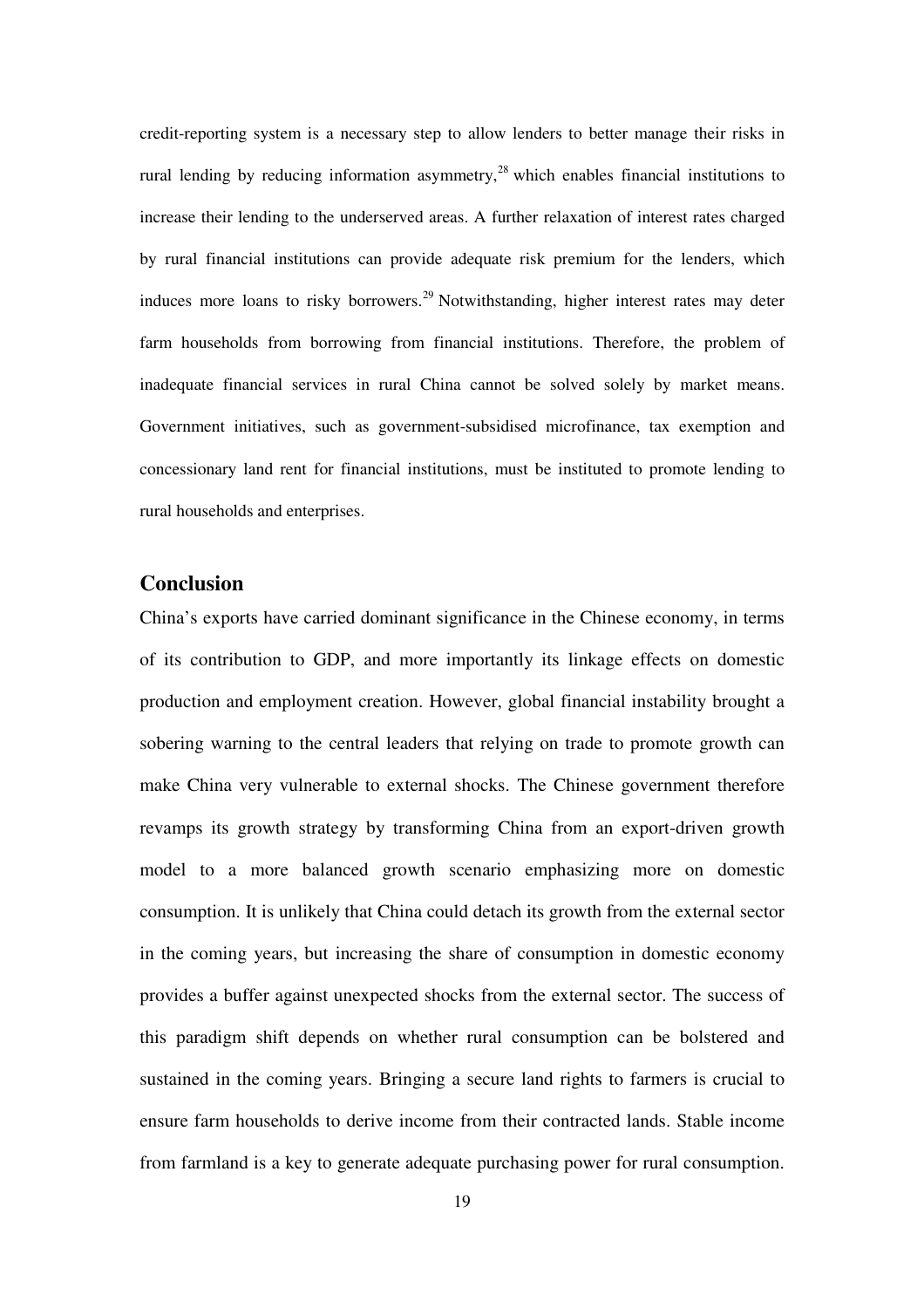The enforcement of property rights requires concerted effort to implement the relevant land laws and regulations, which calls for a sound and impartial legal system that is the weakest link in China. The implementation of land law is also in conflict with the interest of local government, which constitutes a force of resistance. Another major source of rural income comes from nonfarm activities, which have long been constrained by capital shortage. The lack of access to credit by farmers and rural enterprises cannot be resolved merely by market solutions. Government initiatives, such as tax exemption or concessionary land rent, are needed to offer incentives to local and foreign banks to invest in rural areas, which is especially important in remote regions. Without addressing the land issues and credit problems in the countryside, stable and sustainable income can hardly be achieved. Consumption level of rural households will probably continue to lag behind their urban counterparts.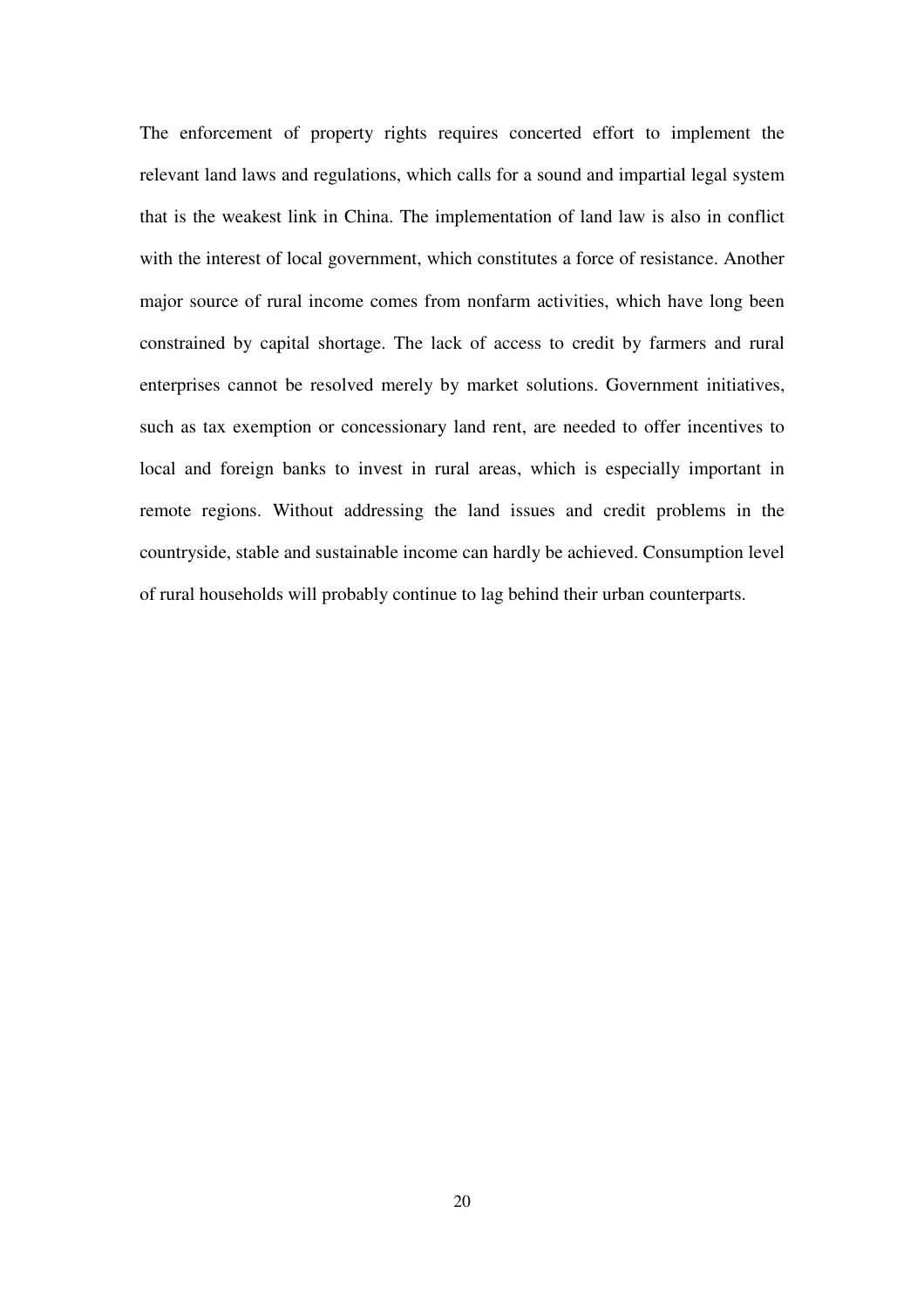#### **References**

- Brahm, Laurence J. (2002), *Zhu Rongji and the Transformation of Modern China*, Singapore: John Wiley & Sons (Asia) Pte Ltd.
- Chance, Giles (2010), *China and the Credit Crisis: the Emergence of a New World Order*, Singapore: John Wiley & Sons (Asia) Pte Ltd.
- Chen at. al. (2008), 'Domestic Value Added and Employment Generated by Chinese Exports: A Quantitative Estimation,' *Munich Personal RePEc Archive*, Paper no. 15663 http://mpra.ub.uni-muenchen.de/15663/index.html (accessed on 8 June 2010).
- Chin, Helen (2010), *PMI Quarterly on China Manufacturing*, Issue 1, March, Li & Fung Research Centre
- Cui Li, Shu Chang and Su Xiaojing (2009), 'How Much Do Exports Matter for China's Growth,' *China Economic Issues*, Number 1/09, March, Hong Kong Monetary Authority.
- Gale, Fred (2009), 'Financial Reforms Push Capital to the Countryside,' *The Chinese Economy*, Vol. 42, No. 5, September-October 2009, pp. 58-78.
- He, Guangwen (2008), 'An Analysis of Microfinance Demand in China,' World Microfinance Forum Geneva, http://www.microfinanceforum.org/cm\_data/An\_Analysis\_of\_Microfinance\_Demand\_in

\_China.pdf (accessed on 20 June 2010)

- Jiang Ping (2005), '*Nongcun Tudi Lifa San Nanti'* (Three Probems Regarding Enacting Laws on Rural Land), *Caijing* (Economics and Finance) No. 148 (December), pp. 26-27.
- Kang Lan (2009), '*Shidi Nongmin Bei Zhengyong Tudi de Yiyuan Jiqi Yingxiang Yinsu*,' (Land-losing Farmers' Attitude Towards Land Requisition and its Determining Factors), *Zhongguo Nongcun Jingji* (Chinese Rural Economy), No. 8, pp. 53-62.
- Kwong, Charles C. L. and Lee, Pak K. (2005), 'Bad Loans Versus Sluggish Rural Industrial Growth: A Policy Dilemma of China's Banking Reform,' *Journal of the Asia Pacific Economy*, Vol. 10, No. 1, 2005, pp.1-25
- Kwong, Charles C. L. (2007), 'Where is China's Rural Economy Heading for: A Brighter Future or Problems Unsolved?' in Y. S. Cheng (ed.), *Challenges and Policy Programmes of China's New Leadership.* Hong Kong: City University of Hong Kong Press, 2007, pp. 389-412.
- Kwong, Charles C. L. (2009), 'From Commercialization to WTO Accession: What Lies Ahead for China's Banking Reform?' *The Chinese Economy*, Vol. 42, No. 5, September-October 2009, pp. 8-20.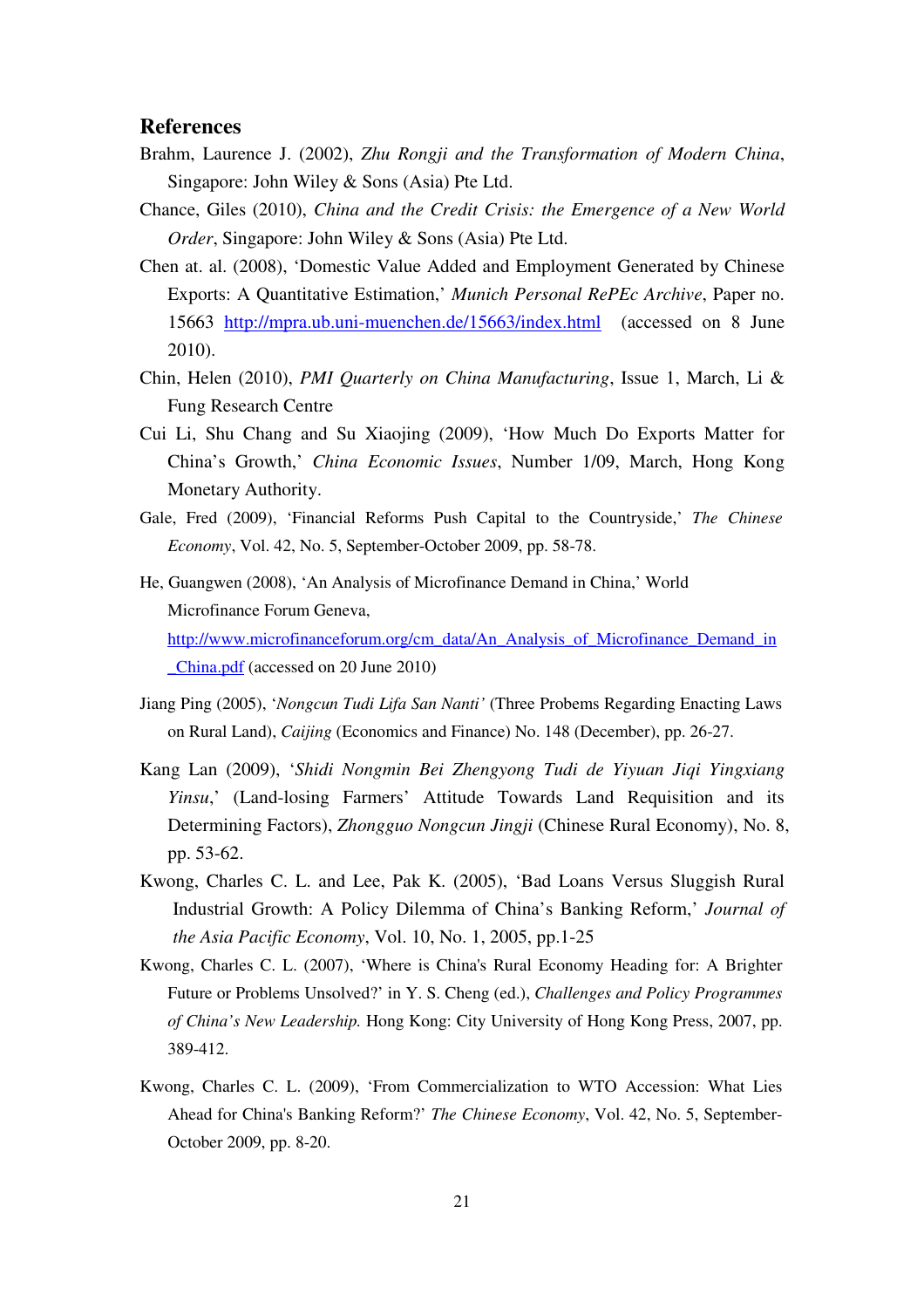- Kwong, Charles C. L. (2010), 'China's "New Socialist Countryside": Sustaining Rural Development?' paper presented at the *Fifth Annual Conference of the Asian Studies Association of Hong Kong*, The University of Hong Kong, 8-9 January 2010.
- Lee, Pak K. and Kwong, Charles C. L. (2003), 'From Developmental to Predatory Government: An Institutional Perspective of Local Cadres' Strategic Economic Behaviour,' in Joseph Y. S. Cheng (ed.), *China's Challenges in the Twenty-first Century*, Hong Kong: City University of Hong Kong Press, pp. 383-407.
- Organisation for Economic Co-operation and Development (OECD) (2009), *OECD Rural Policy Review: China,* Paris: OECD Publishing.
- Prosterman, Roy et. al. (2009), Secure Land Rights as a Foundation for Broad-Based Rural Development in China: Results and Recommendations from a Seventeen-Province Survey,' *NBR Special Report* No. 18, The National Bureau of Asian Research.
- Shen Lang (2005), "*Nongcun Tudi Lifa NanzaiNeili*," (What Are the Difficulties in Enacting Laws on Rural Land?), *Caijing* (Economics and Finance) No. 148 (December), p. 27.
- Xiao Geng and Fang Zhou (2000), 'WTO and China's Economic Transformation: Institutional Perspectives and Policy Options,' in Lau Chung-ming and Jianfa Shen (eds), *China Review 2000*, Hong Kong: The Chinese University Press.
- Zhu, Keliang and Li Ping (2007), 'Rural Land Rights under the PRC Property Law,' *China Law and Practice*, November 2007
- Zhu, Keliang and Riedinger, M. (2009), 'Rural China's Nascent Land Market,' *China Business Review*, September-October, pp. 50-53. http://www.chinabusinessreview.com/public/0909/ (accessed on 14 June 2010)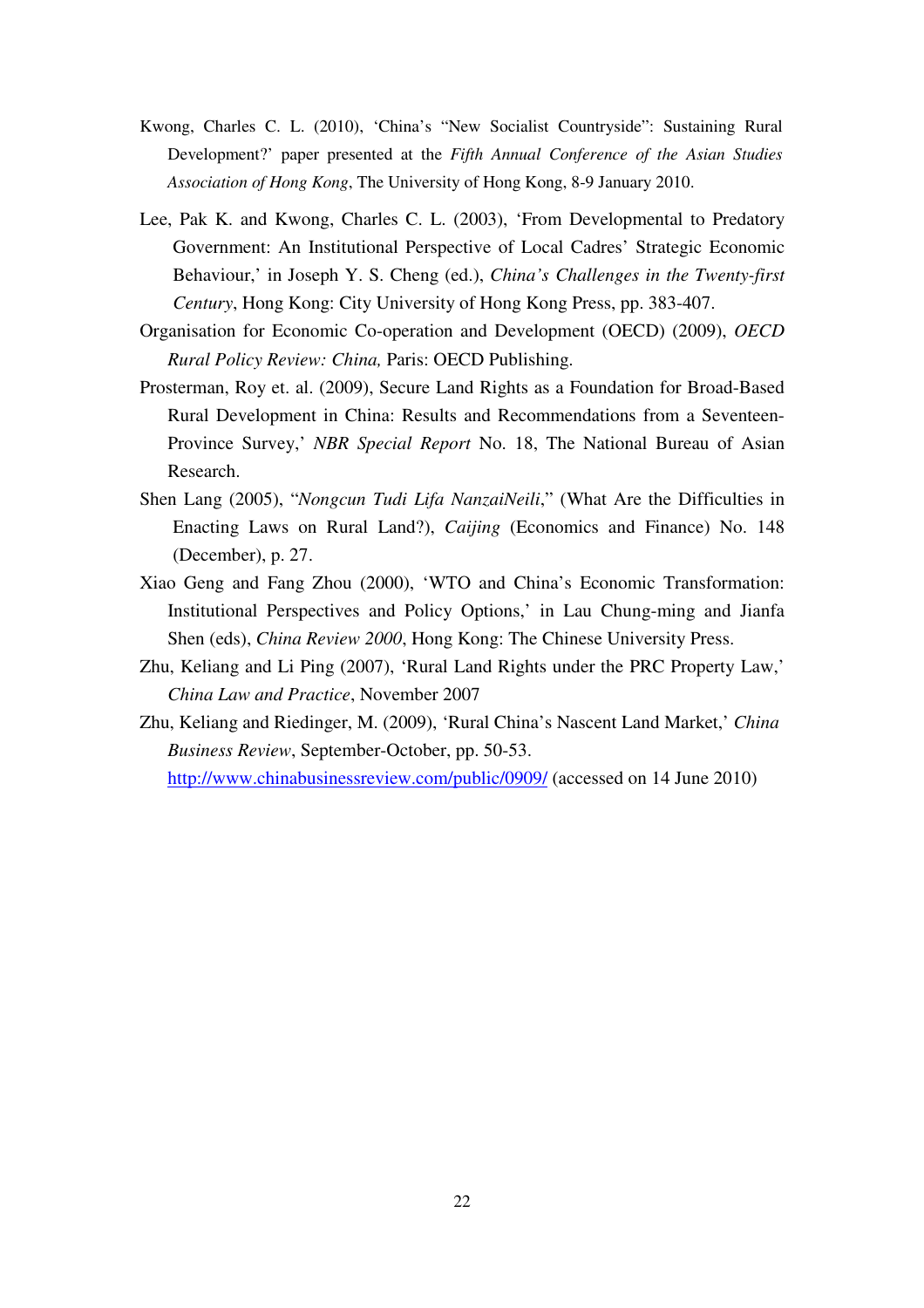5 Calculated based on the data from *ZGTJNJ* (2005: 626).

<sup>6</sup> Calculated based on the data from Table 2.

 $\overline{a}$ 

<sup>7</sup> Greece planned to cut its budget deficit from 12.7 to 8.7 percent of GDP in 2010, and a further cut to 5.6 percent and 2.8 percent of GDP in 2011 and 2012 respectively. Other southern European countries followed suit. Spain planned to cut its budget deficit to 3 percent of GDP by 2013 and Italy approved a three-year budget cut of €24 billion. More wealthy European countries such as Britain faces similar fiscal problem. Its newly formed coalition government decided to speed up its budget reduction in response to the accumulated deficit of £69 billion, representing 11 percent of UK's GDP. See

'Greece Vows to Cut Budget Deficit in Bid for Stability' http://moneynews.com/Economy/greece-cutdeficit-budget/2010/01/14/id/346323 (accessed on 8 June 2010) and 'Geithner Turns Focus on World Economy' *South China Morning Post* 27 may 2010, B10.

<sup>8</sup> 'GDP Growth Declines in China's Guangdong' http://www.huffingtonpost.com/huff-

wires/20090123/as-china-guangdong-gdp/ (accessed on 9 June 2010)

 $9^9$  The unemployment figure is based on a survey carried out by the Ministry of Agriculture in 165 villages in 15 provinces in early 2009. See '20-million Migrant Workers Lose Jobs'

http://www.rthk.org.hk/rthk/news/englishnews/20090202/news\_20090202\_56\_556548.htm (accessed on 9 June 2010)

 $10$  See 'China to Further Boost Domestic Consumption this Year'

http://news.alibaba.com/article/detail/business-in-china/100252799-1-china-further-boost-domesticconsumption.html (accessed on 10 June)

 $11$  According to official statistics, rural population was 721.35 million, which was 54.3 percent of China's total population in 2008 (*ZGTJNJ* CD-ROM 2008: Table 3-1).

 $12$  The most important policy to boost rural development was announced by the No. 1 Document issued jointly by the Central Committee of Communist Party of China and the State Council in 2006. The document specified measures to develop a "New Socialist Countryside" through which addresses a wide range of pressing issues, such as agricultural production, rural infrastructure, and democratic Governance. See Kwong (2010) for a preliminary evaluation of the policies.

<sup>1</sup> Calculated based on the data from National Bureau of Statistics of China , *Zhongguo Tongji Nianjian 2003* (*ZGTJNJ* hereafter, China Statistical Yearbook ), (Beijing: Zhongguo Tongji Chubanshe), pp. 654. 2 Calculated based on the data from *ZGTJNJ* (2002: 53).

 $3$  The urban unemployment rate increased from 3.1 percent in 1998 to 3.6 percent in 2001. The figures rose further to 4 percent in 2002 (*ZGTJNJ* 2002: 117; 2003: 123).

<sup>&</sup>lt;sup>4</sup> Wu Yi was appointed to lead a series of trade mission to expand western market after the 1997 Asian finance crisis. She held successively the posts of Deputy Minister of Foreign Economic Relations and Trade, Minister of Foreign Trade and Economic Co-operation from 1991 to 1998.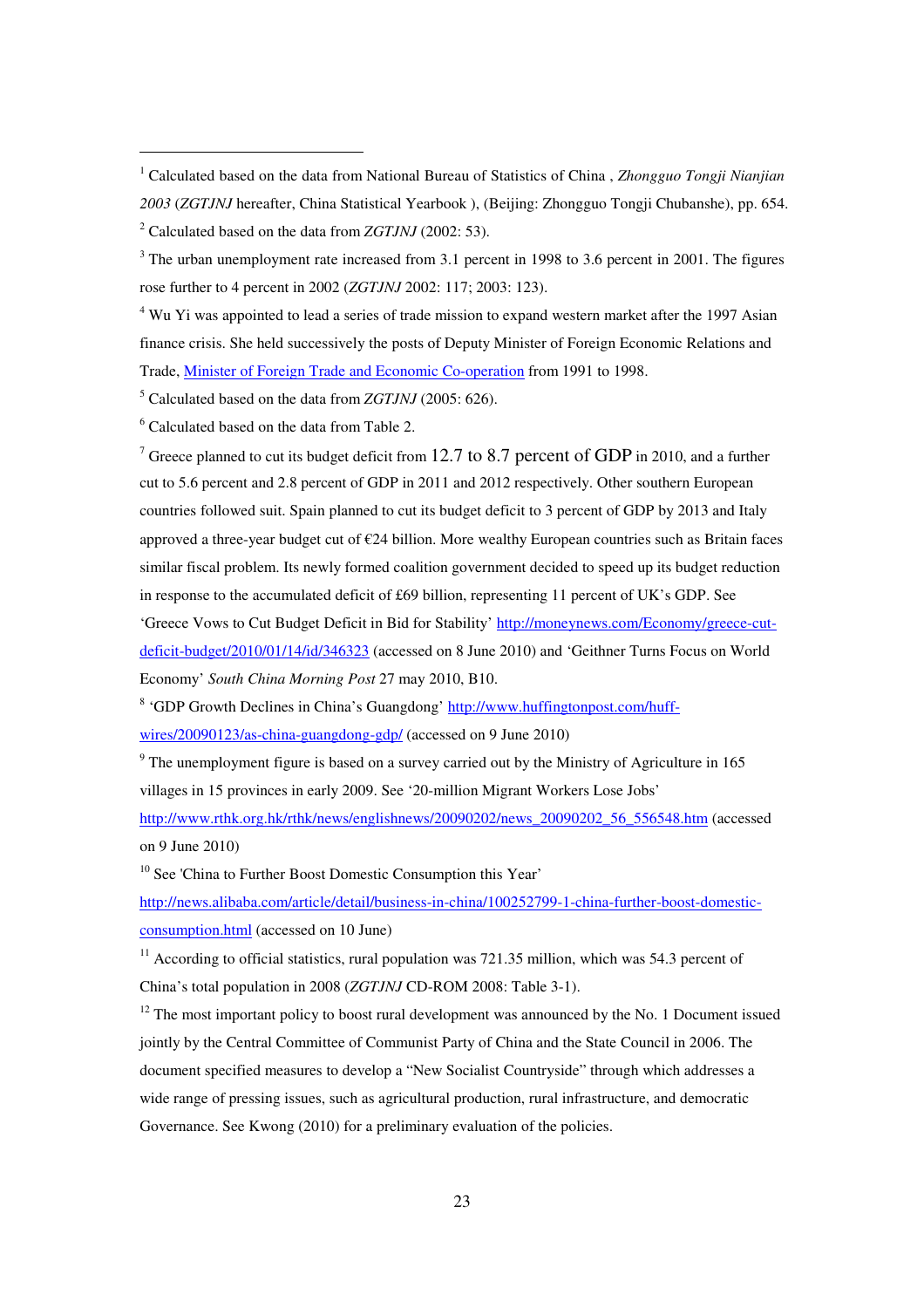<sup>13</sup> Engel's coefficient is a measure of the proportion of income spent on food. In general, a country's Engel's coefficient will fall when income rises. Therefore, the coefficient is one of the indicators of the level of living standard of a region or country. The Food and Agricultural Organization of the United Nations defines that an Engel's coefficient above 59 percent represents as absolute poverty; 50-59 percent as barely enough food and clothing; 40-50 percent as "moderately well-off" standard of living; 30-40 percent as a "well-to-do" standard of living; and below 30 percent as a "wealthy" life. See 'Beijingers Enjoy a Well-to-do Life'

http://english.people.com.cn/200602/20/eng20060220\_244263.html (accessed on 10 June 2010)

<sup>14</sup> See http://www.rdiland.org/OURWORK/OurWork\_China.html (accessed on 5 October 2009)

<sup>15</sup> A contract is signed between the collectives and the farm households while a certificate contains the details of the contract, which is issued by a higher level government (see Prosterman 2009: 21).

<sup>16</sup> The survey covered 1,773 households in 1657 villages and 945 counties in 17 provinces. For details, see Prosterman et. al (2009).

<sup>17</sup> According to the RLCL, only natural disaster constitutes a valid reason for readjustment of contracted land. However, the survey results indicated that only about 1 percent of the land readjustment was due to natural disasters. See Prosterman et. al (2009: 9, 14)

<sup>18</sup> Here, the items 'development zone/industrial park', 'factory', 'urban housing', 'gas station' are not categorized as projects mainly for the 'public interest' of local communities.

 $19$  For a detailed discussion of the impacts of TAS on local finances, see Lee and Kwong (2003), and Kwong (2007).

<sup>20</sup> 1  $mu = 0.165$  acre = 798.6 square yards = 667.8 square metres

 $\overline{a}$ 

 $21$  The calculation is based on the data in 2008. The mean rental of the transfer-in and transfer-out land was 538 yuan per hectare. With an estimated return of 5 percent per annum, the cumulative value of 30-year land right is about 10,000 yuan per hectare. For details, please see Zhu and Riedinger (2009: 53).

 $22$  A comprehensive collection of land laws and regulations since the 1980s can be found in OECD (2009: Annex 3.A2). Available online: http://dx.doi.org/10.1787/548456516500

 $23$  The four SOCBs are Agricultural Bank of China (ABC), Industrial and Commercial Bank of China (ICBC), China Construction Bank (CCB ), and Bank of China (BOC).

 $^{24}$  For the impact of 1994 banking reform on rural enterprises, see Kwong and Lee (2005).

<sup>25</sup> See 'Rural Finance in China' (http://www.celent.com/124\_617.htm) (accessed on 10 October 2009)

<sup>26</sup> See also 'China Postal Savings Bank wins approval to distribute insurance'

http://www.forbes.com/feeds/afx/2008/08/06/afx5297723.html (accessed on 9 June 2010)

 $^{27}$  He (2008: 8) indicates that average loan amount to rural households in low income province, such as Guizhou, was only 4,612 yuan according to a survey conducted in Guizhou in 2005.

 $28$  Credit information of 74 million rural household was recorded by 2007, which was about one-third of China's rural households (See Gale 2009: 71). The proportion of households is calculated based on the data from *ZGTJNJ* CD-ROM 2007 (Table 3-4, 3-8 & 3-14).